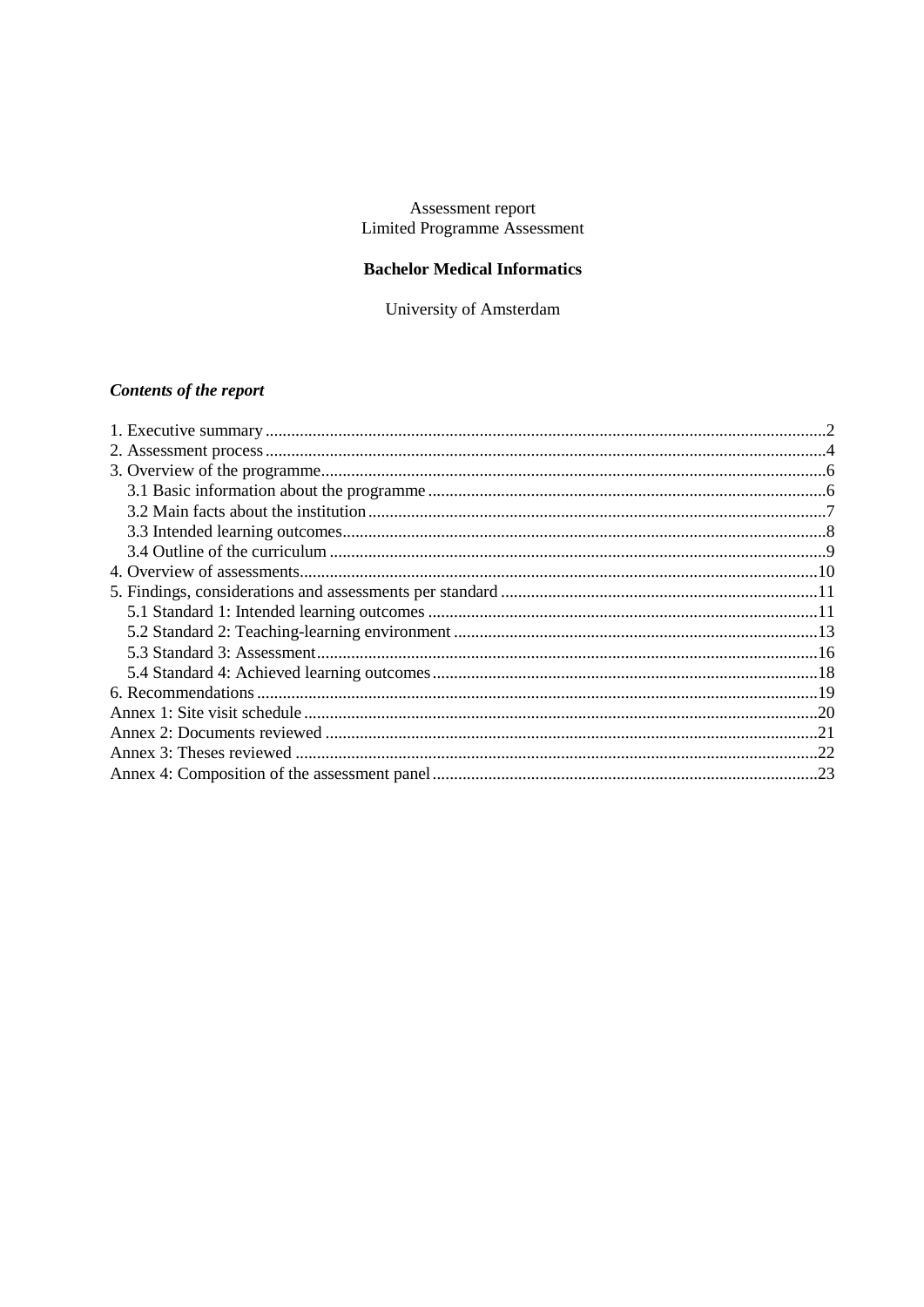# <span id="page-1-0"></span>**1. Executive summary**

In this executive summary, the panel presents the main considerations which led to the assessment of the quality of the Bachelor's programme Medical Informatics of University of Amsterdam, which has been assessed according to the NVAO Assessment Framework.

The panel noted that programme management followed up on the recommendations, made during the previous assessment in 2010. Among others, the admission requirements have been changed, giving students with Dutch VWO-diplomas with mathematics A or B and physics direct access to the programme, the student intake in the programme has increased substantially and five professors have been newly appointed. In addition, the curriculum has been adapted to include new developments like ehealth and big data.

In the panel's opinion, the programme's name matches its contents and corresponds to the names of similar programmes.

The subject-specific framework of reference, drafted by the management of this programme, defines the Medical Informatics domain adequately. In the panel's view, the programme objectives, training students to become junior specialists who are familiarized with all Medical or Biomedical subdomains and who are mainly practice-oriented, approaching topics and subjects in this domain, however, from a distinctly scientific perspective, are appropriate as well. The intended learning outcomes meet the programme objectives, are well aligned with the International Medical Informatics Association (IMIA) standard for this domain and match the Bachelor's requirements. In addition, the learning outcomes prepare graduates of the programme to continue their studies at the Master's level or to enter the labour market as junior specialists in the healthcare sector. Programme management follows quite closely international trends and developments in this domain and is, therefore, well-placed to incorporate these in the programme.

The admission requirements and procedures of the programme are very adequate, being definitely geared towards allowing only talented and motivated students to enroll.

The curriculum of the programme fully matches the intended learning outcomes and, therefore, meets the international IMIA standard. The panel considers the computer science subjects and the health care subjects to be very well balanced in the curriculum and the curriculum to be coherent. The curriculum is regularly updated in a responsible way, preventing to attach too much weight to *hypes* in this field. As a suggestion, the panel would advise to promote the international exchange of students. The academic skills training part of the curriculum and the integration of this training in the modules are welcomed by the panel. This training was introduced in 2010 and was recently updated. The panel would advise to take it one step further and to separate the academic skills training and professional skills training and to introduce portfolios to monitor students' progress.

The educational principles of the programme are well-designed and have been conscientiously implemented, with a strong emphasis on student-centered learning and, also, on students learning to cooperate on multidisciplinary subjects in group assignments and internships. The panel supports the plans of programme management to reinforce the e-learning part of the curriculum.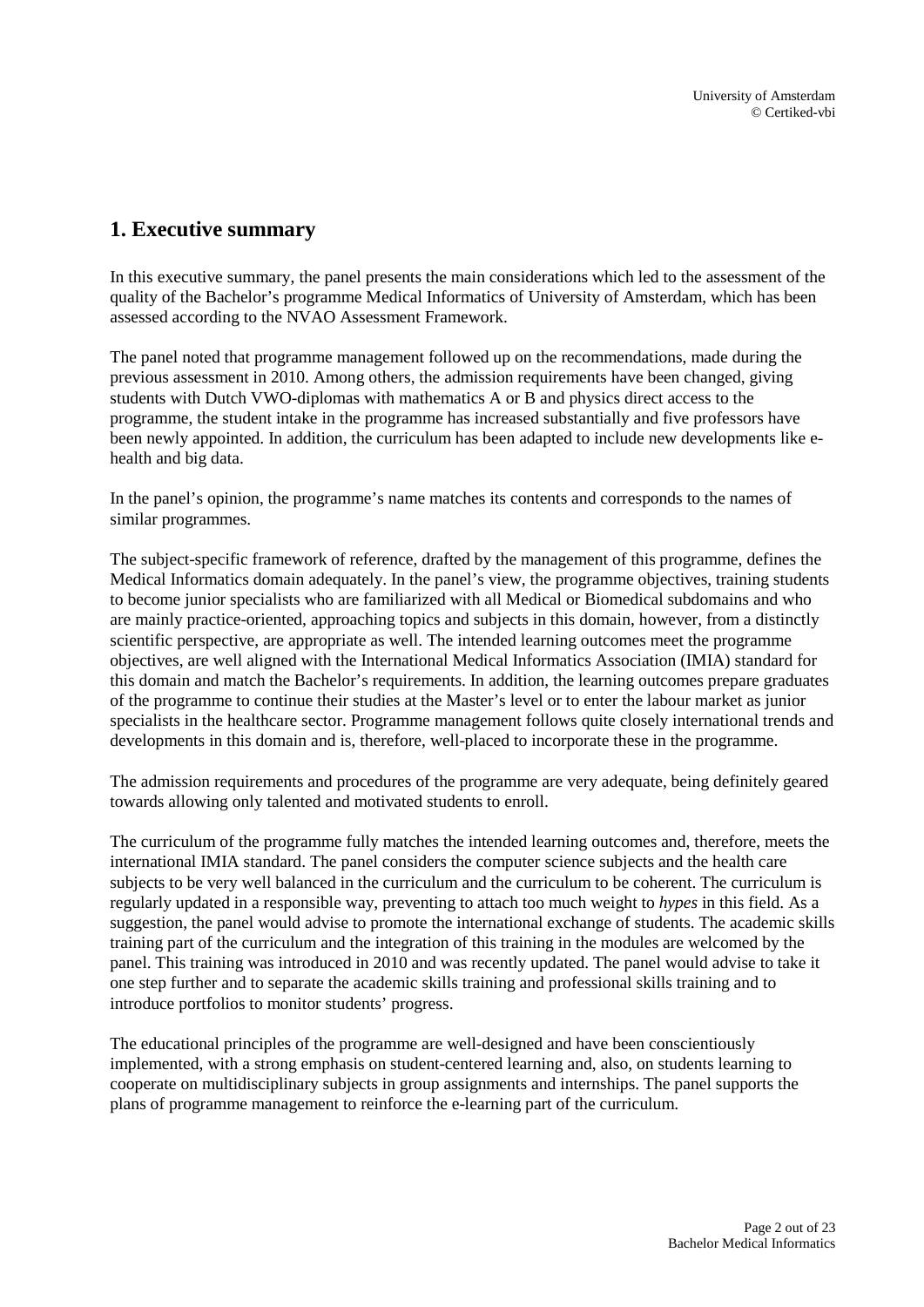The workload in the curriculum is appropriate. The number of contact hours and the student-to-staff ratio are very generous. The panel suggests keeping the student-to-staff ratio at this level, when the programme grows, as is intended. Study guidance in the programme is well-organized and well-managed.

The lecturers in the programme are renowned experts in their fields, the vast majority of them having PhD's and a very substantial number of them possessing BKO-certificates. The panel found the lecturers very motivated to participate in the programme and observed a strong consensus among programme management and lecturers about the programme profile, contents and educational principles.

The panel regards the quality assurance of the programme to be effective.

The policies of the programme ensure the quality, validity and reliability of the tests and assessments. As the so-called four-eyes principle in drafting tests and the assessment reports are relatively new, the panel encourages programme management to proceed and implement these procedures. The Examination Board is set to monitor the quality and the procedures regarding tests and assessments, but the process of actual reviewing the tests and assessments is still in the early stages of implementation. Although the panel does not question this process taking shape in the coming months and years, the panel encourages the Board to implement this process. The formative and summative tests fulfil a clear function in the programme and contribute to the students' study progress and their acquisition of knowledge and skills. The test methods have been carefully selected and reflect the module learning goals. The variety of test methods allows students' knowledge and skills to be tested reliably. Students' individual performances are adequately assessed in case of group work. The supervision of the final internship and thesis projects is wellorganized, being done by two supervisors. The assessment is adequate, being performed by three examiners, using relevant assessment components and criteria.

The panel studied tests of various modules and concludes these to be well organized, high-level and in part challenging. The theses were generally good quality scientific products, addressing relevant medical informatics subjects, exhibiting sound and well-elaborated scientific approaches and targeting mostly practical and relevant real-life problems. In a number of instances, methodological choices were definitely made but were not always satisfactorily accounted for. None of the theses, the panel studied, were unsatisfactory. About 70 % of the graduates proceed with their studies at the Master's level. About 50 % of the students entering the Master's programme Medical Informatics of University of Amsterdam complete their studies in three years. This may also be a result of their having a job next to their Master's studies, prolonging their studies. The students who do not proceed with their studies, about 30 %, obtain positions in industry, hospitals and consulting, testifying to their being broadly trained in the programme. The percentage of students feeling well-prepared for the labour market is 68 % to 78 %.

The panel assesses the Bachelor's programme Medical Informatics of University of Amsterdam to be good and recommends NVAO to grant re-accreditation to this programme.

Rotterdam, 14 September 2016

(panel chair) (panel secretary)

Prof. J. Mantas PhD W. Vercouteren MSc, RC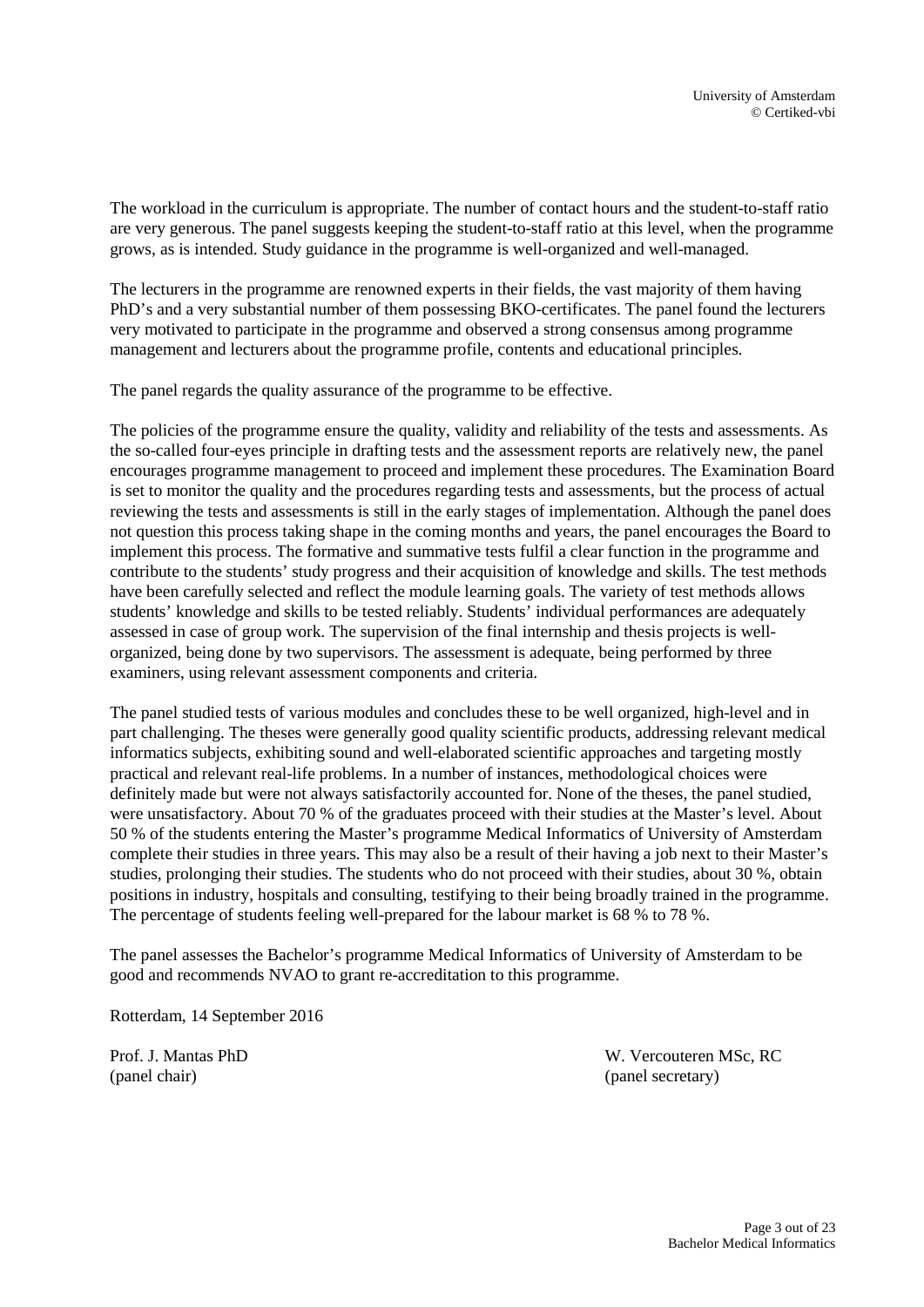# <span id="page-3-0"></span>**2. Assessment process**

Certiked VBI received a request to conduct a limited programme assessment for the re-accreditation of the Bachelor's programme Medical Informatics. This request was submitted by University of Amsterdam.

Certiked requested the approval by NVAO of the proposed panel of experts to conduct this assessment. NVAO have given their approval. The panel composition was as follows (for more detailed information please refer to Annex 4: Composition of the assessment panel):

- Prof. J. Mantas PhD, professor of Health Informatics and director of Laboratory of Health Informatics, University of Athens, Greece (panel chair);
- Prof. E. Ammenwerth PhD, professor for Medical Informatics and head of Institute for Biomedical Informatics, University for Health Sciences, Medical Informatics and Technology, Hall, Austria (panel member);
- F. Koens PhD, educational policy advisor, VUmc School of Medical Sciences, VU University Medical Center, Amsterdam, the Netherlands (panel member);
- S.D. Post, general manager Salves, company specializing in EPD- and ERP-implementations' testing in healthcare, Helvoirt, the Netherlands (panel member);
- R.C.A. Wink MA, student Master programme Neerlandistiek, Leiden University, the Netherlands (student member).

On behalf of Certiked, W. Vercouteren MSc, RC was responsible for the process co-ordination and for drafting the panel's report. All panel members and the secretary signed a statement of independence and confidentiality.

The panel conducted this assessment on the basis of the standards of the NVAO Assessment Framework of 19 December 2014 (Staatscourant nr. 36791).

The following procedure was adopted. The panel members of the panel studied the documents presented beforehand by programme management, including a number of theses, taking into account the NVAO Guidelines for the assessment of final projects during external assessments of 18 February 2015 (please refer to Annex 2 and 3: Documents reviewed and Theses reviewed).

Only a few days before the site visit, panel member Mr Post informed the panel secretary he would not be able to attend the site visit nor the preliminary meeting of the panel due to personal circumstances.

Before the date of the site visit, all panel members were informed by e-mail about the accreditation procedures by the panel secretary. The panel chair and the panel secretary had a telephone conversation, preparing the site visit. All panel members sent in their preliminary findings, based on the information file submitted by programme management, a number of questions to be put to the programme representatives on the day of the site visit and their findings about the theses, they had studied.

On 8 June 2016, the panel had a meeting to discuss the preliminary findings concerning the quality of the programme. Mrs Ammenwerth had previously informed the panel secretary not to be able to attend this meeting. Mrs Ammenwerth was, however, present during the site visit.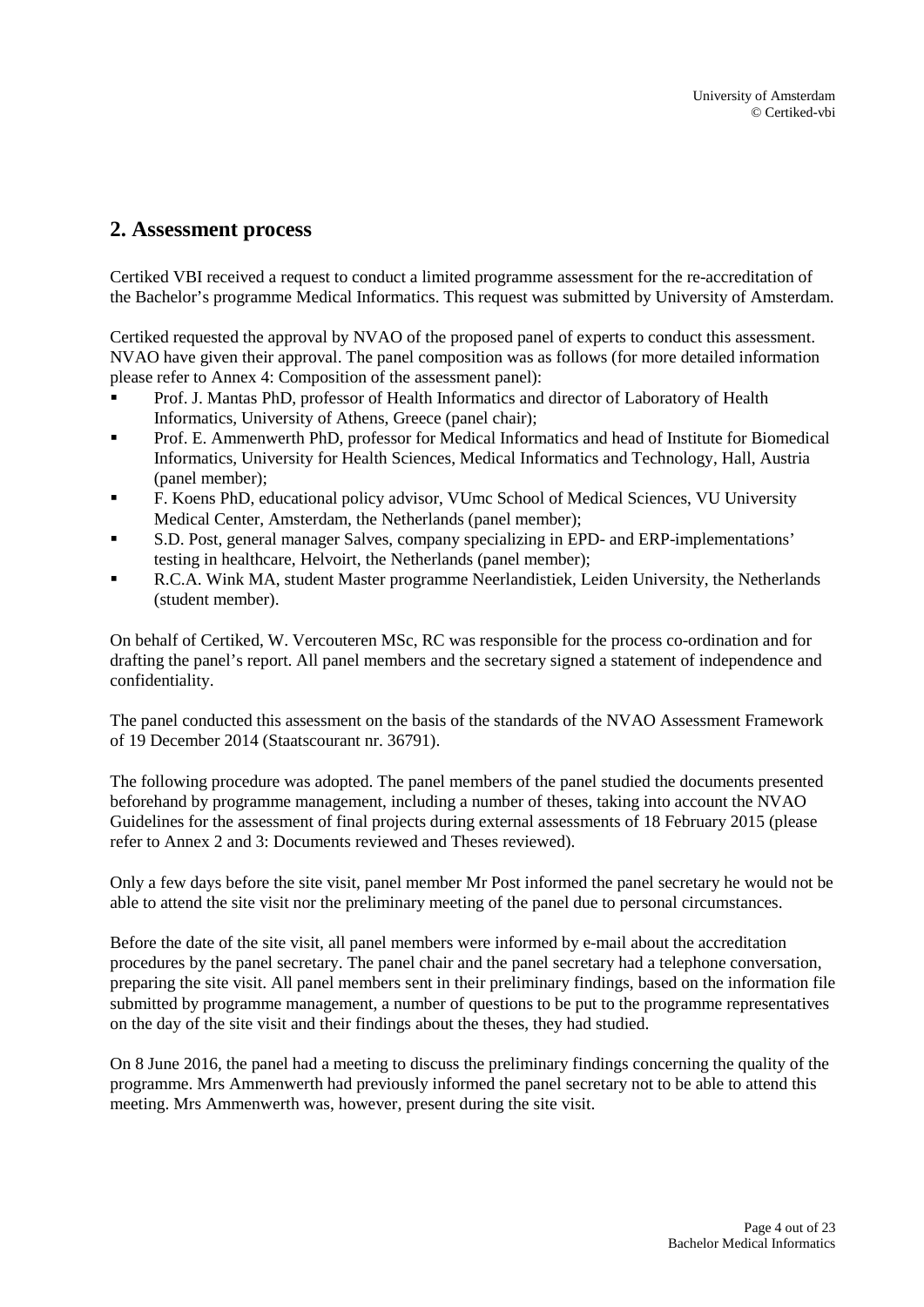During the preliminary meeting of the panel on 8 June 2016, the findings of the panel members, including those concerning the theses were discussed, and some questions were added to the list drafted beforehand. On the basis of this input, the secretary drew up a definitive list of questions, which served as a starting point for the discussions with the programme representatives during the site visit.

On 9 June 2016, the panel conducted a site visit on the University of Amsterdam/Academic Medical Center campus. The site visit schedule was in accordance with the schedule drafted beforehand (please refer to Annex 1: Site visit schedule). Programme management communicated the open office hours to the students and staff of the programme. No persons called on the panel.

In a closed session at the end of the site visit, the panel considered their findings and drew conclusions regarding the quality of the programme. At the end of the site visit, the panel chair presented a broad outline of the findings to programme management, lecturers and students.

Mr Post was informed by the panel secretary in writing and in a personal meeting about the findings, considerations and conclusions of the panel. Having studied the information file of the programme and a number of theses, Mr Post indicated being in agreement with the panel's findings, considerations and conclusions.

The panel chair, Mr Post and University of Amsterdam Medical Informatics programme management indicated being of the view the assessment process was conducted in a sound and valid way, even though Mr Post could not be present at the site visit on 9 June. They all confirmed this in writing.

A draft version of this report was finalised by the secretary, having taken into account the information presented as well as the findings and considerations of the panel. The draft report was sent to the panel members, who studied the draft report and made a number of changes. Mr Post participated fully in this process. Thereupon, the secretary drew up the final report. This report was presented to programme management to be corrected for errors. After having been corrected for errors, the report was sent to the institution's Board to accompany their request for re-accreditation of this programme.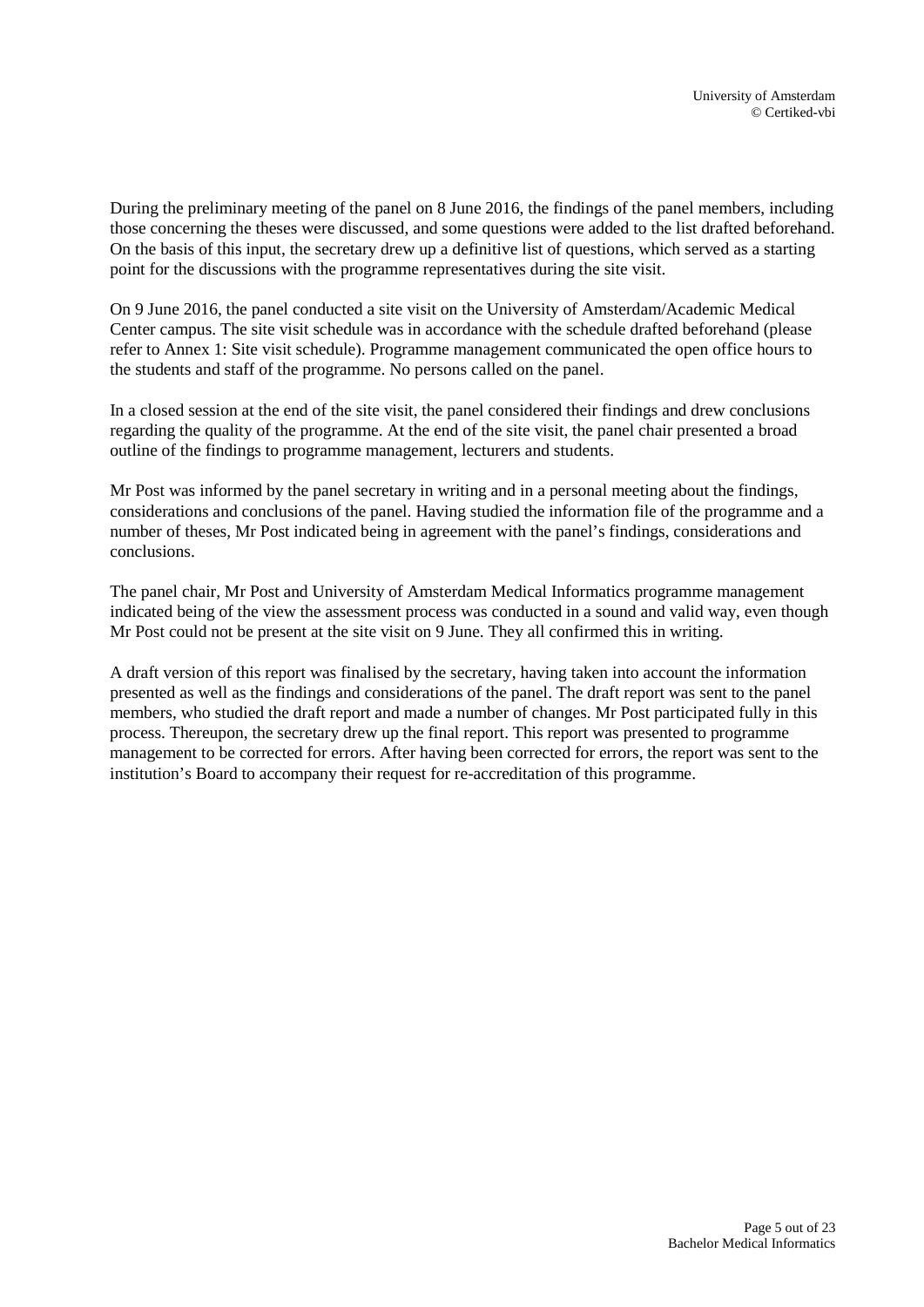# <span id="page-5-0"></span>**3. Overview of the programme**

## <span id="page-5-1"></span>**3.1 Basic information about the programme**

*Administrative information about the programme:*

| Name programme in CROHO: B Medical Informatics  |
|-------------------------------------------------|
| Orientation, level programme: Academic Bachelor |
| <b>BSc</b>                                      |
| 180 EC                                          |
| n.a.                                            |
| Amsterdam                                       |
| full time                                       |
| 56573                                           |
|                                                 |

*Administrative information about the institution:*

| Name of institution:                      | University of Amsterdam      |
|-------------------------------------------|------------------------------|
| Status of institution:                    | Government-funded university |
| Institution's quality assurance: Approved |                              |

*Quantitative data about the programme*

Percentage of students who dropped out after one, two or three years (vwo matriculation)

| Cohort                                       | 2007    | 2008   | 2009 | 2010 | 2011 | 2012 |
|----------------------------------------------|---------|--------|------|------|------|------|
| Drop-out rate after one year                 | 18 %    | $17\%$ | 28 % | 42 % | 39 % | 28 % |
| Drop-out rate after two years (cumulative)   | 18 %    | 25 %   | 28 % | 42 % | 39 % | 32 % |
| Drop-out rate after three years (cumulative) | $35 \%$ | 25 %   | 28 % | 42 % | 39 % | 32 % |

\* estimate

Percentage of students who continued their study in the second year and who completed the programme after three, four, five and six or more years (vwo matriculation)

| Cohort                               | 2007 | 2008 | 2009  |
|--------------------------------------|------|------|-------|
| Success rate after three years       | 29 % | 50 % | 77 %  |
| Success rate after four years        | 79 % | 70 % | 85 %  |
| Success rate after five years        | 79 % | 80 % | 100 % |
| Success rate after six or more years | 79 % | 80 % | 100 % |

Percentage of students who continued their studies in the second year and who completed the programme after three, four, five and six or more years (all students)

| Cohort                               | 2007 | 2008 | 2009  |
|--------------------------------------|------|------|-------|
| Success rate after three years       | 28 % | 50 % | 77 %  |
| Success rate after four years        | 67 % | 64 % | 85 %  |
| Success rate after five years        | 72 % | 71 % | 100 % |
| Success rate after six or more years | 78 % | 71 % | 100 % |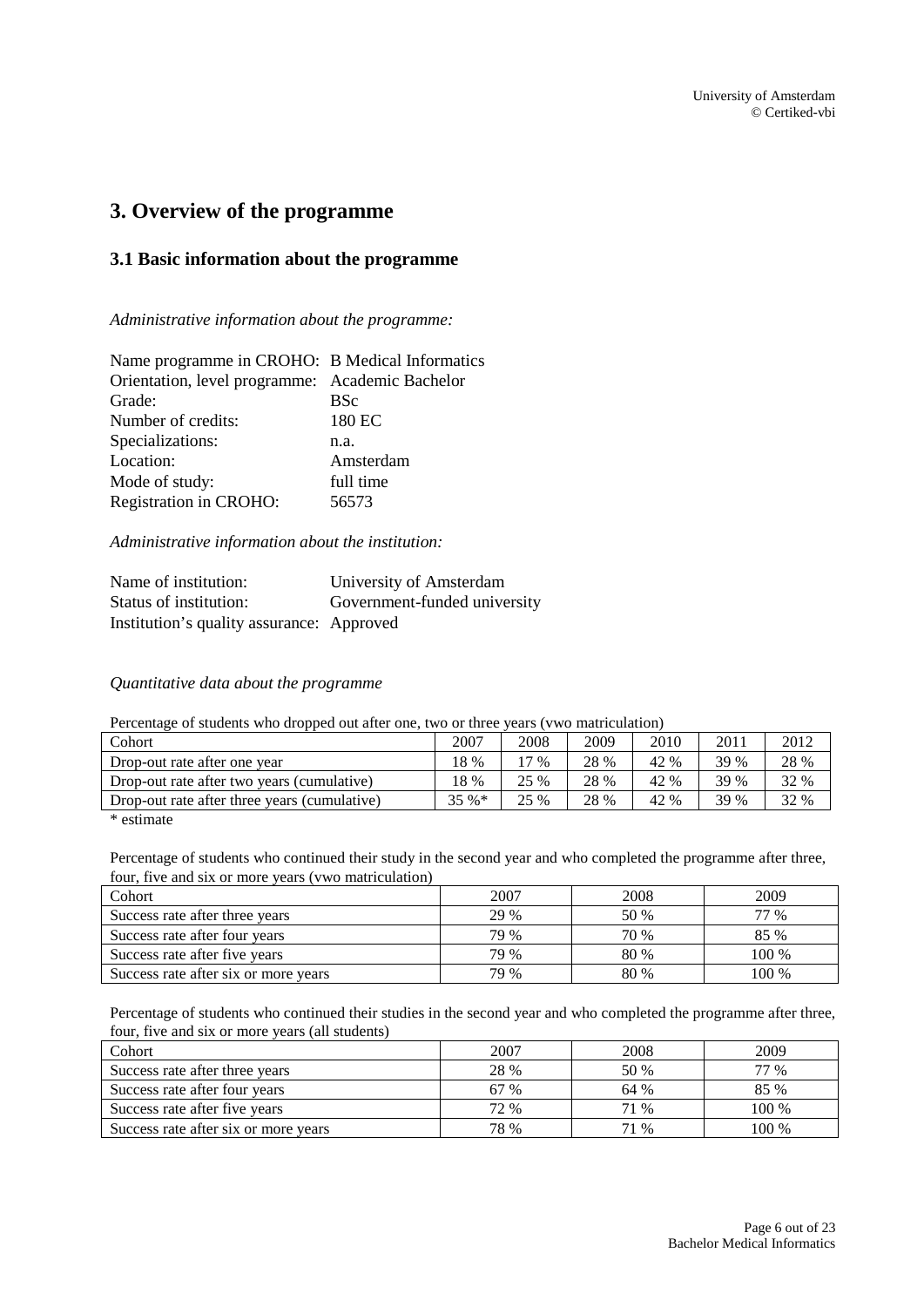| 1.00<br>qualifications<br>Lecturers |       |      |      |
|-------------------------------------|-------|------|------|
| <b>Dualification</b>                | MSc   | PhD  | BKO* |
| Percentage of lecturers             | 100 % | 86 % | 64 % |

\*BKO means having obtained Dutch University Teaching Qualification. Another 9 % of the lecturers is in the process of obtaining this BKO-certificate. All lecturers in the programme with teaching loads of 8 unique teaching hours or more hold BKO-qualifications.

The student-to-staff ratio is 9.6 : 1.

Number of contact hours per week for each of the years of the programme

| $\mathbf{v}$<br>amme:<br>. ear<br>the<br>$\cdot$ nr<br>O1                 | ear                          | - -<br>r ear | ear  |
|---------------------------------------------------------------------------|------------------------------|--------------|------|
| . .<br>. ner<br>week<br>∍Num∽<br>.nher.<br>hours<br>contact<br><b>UUN</b> | $\sim$ $\sim$<br>ن و بار بار | -<br>.       | 10.V |

## <span id="page-6-0"></span>**3.2 Main facts about the institution**

The Bachelor's programme Medical Informatics is a programme of the Faculty of Medicine/Academic Medical Centre of University of Amsterdam.

University of Amsterdam was founded in 1632. About 30,000 students are enrolled in the programmes of the University and about 5,000 staff are employed by the University. University of Amsterdam is one of the leading research universities in Europe with about 10,000 academic publications by University staff every year.

According to its website, University of Amsterdam aspires to be a broad, research-intensive academic institution, rooted in the history of the city of Amsterdam, an internationally oriented which can compete with leading in the Netherlands and around the world. University of Amsterdam provides academic training in all areas of science and scholarship, and welcomes students and staff, from all backgrounds, cultures and faiths, who wish to devote their talents to the development and transfer of academic knowledge as a rich cultural resource and foundation for sustainable progress.

University of Amsterdam adopted as core values innovation, determination and engagement. In its own words, the University wants to be innovative and take up a position in the vanguard of fundamental research and its applications. For determination, University students and staff are encouraged to carve out their own paths and thus to set new trends. Engagement for the University means to use acquired knowledge and insights to play an ongoing, prominent and visible role in the social debate.

<span id="page-6-1"></span>The University of Amsterdam has seven Faculties, being the Faculties of Economics and Business, Humanities, Law, Medicine, Science, Social and Behavioural Sciences and Dentistry.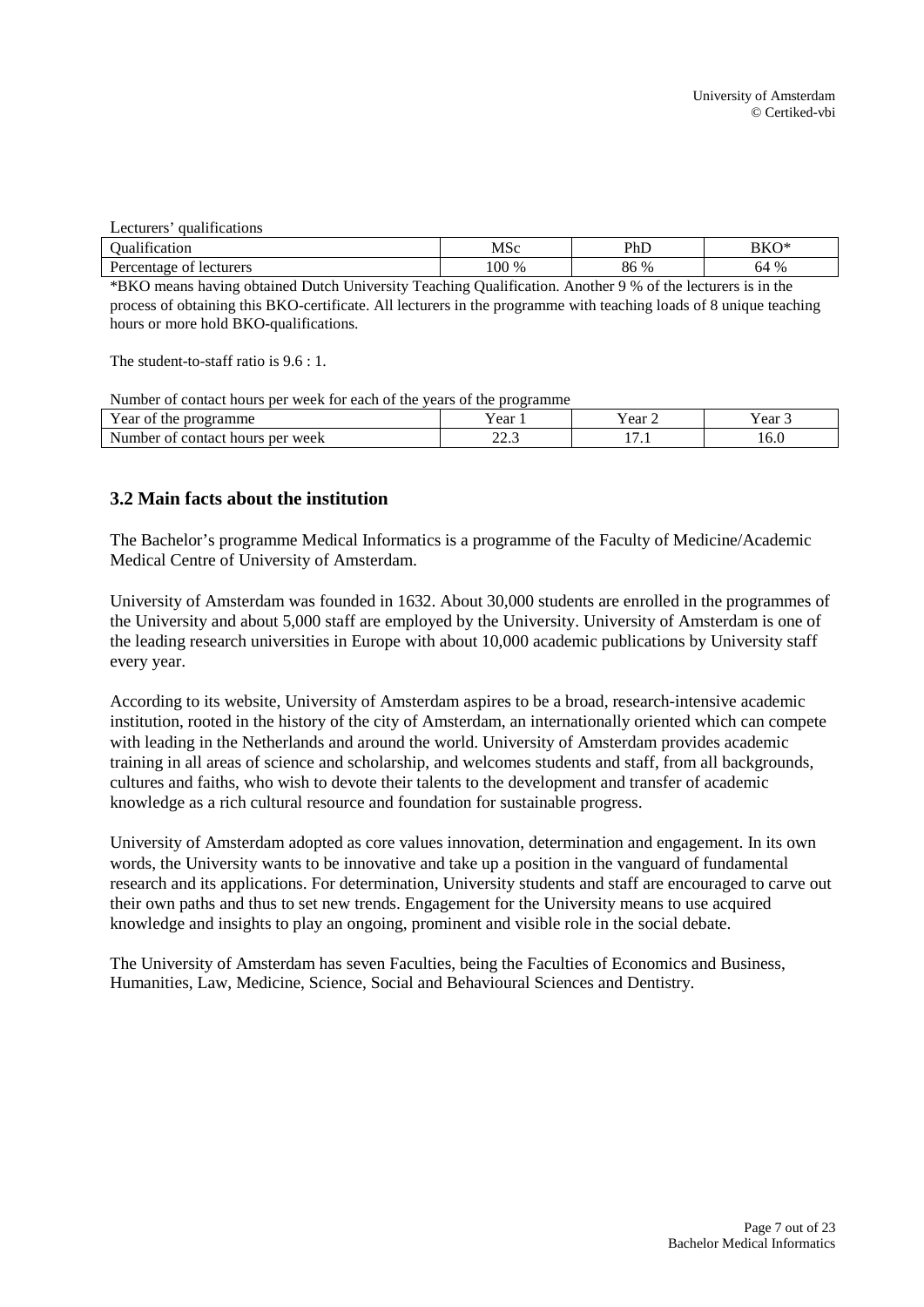## **3.3 Intended learning outcomes**

The intended learning outcomes of the programme are as follows. The graduates of the programme are expected:

- To have basic knowledge of the theories and methods of medical informatics, and to have mastered the theories and methods of computer science, mathematics, epidemiology, biostatistics and information management relevant to medical informatics.
- To have knowledge of the principles of medicine and general procedures guiding healthcare, including as regards strategic processes and policymaking.
- To have basic knowledge of theories and methods about the analysis, design, development and implementation of interactive healthcare information systems, and to be able to apply this knowledge.
- To be able to analyze simple problems that affect healthcare information systems in practice using medical informatics methods and consequently to issue recommendations for specific actions within the care organizations involved.
- To know the basic principles of scientific research and to be able to combine and apply this knowledge and understanding in a practical scientific project.
- $\blacksquare$  To be able to gather and process information according to a structured and project-based method both independently ad as part of a multidisciplinary team, and to be able to identify and analyse problems.
- To be able to convey well-founded information, ideas and solutions, in Dutch, to an audience consisting of medical informatics professionals, ICT professionals and healthcare professionals.
- <span id="page-7-0"></span>To be able to adapt their behaviour based on feedback or self-reflection and to have the necessary learning skills to pursue an advanced programme that presupposes a high level of autonomy.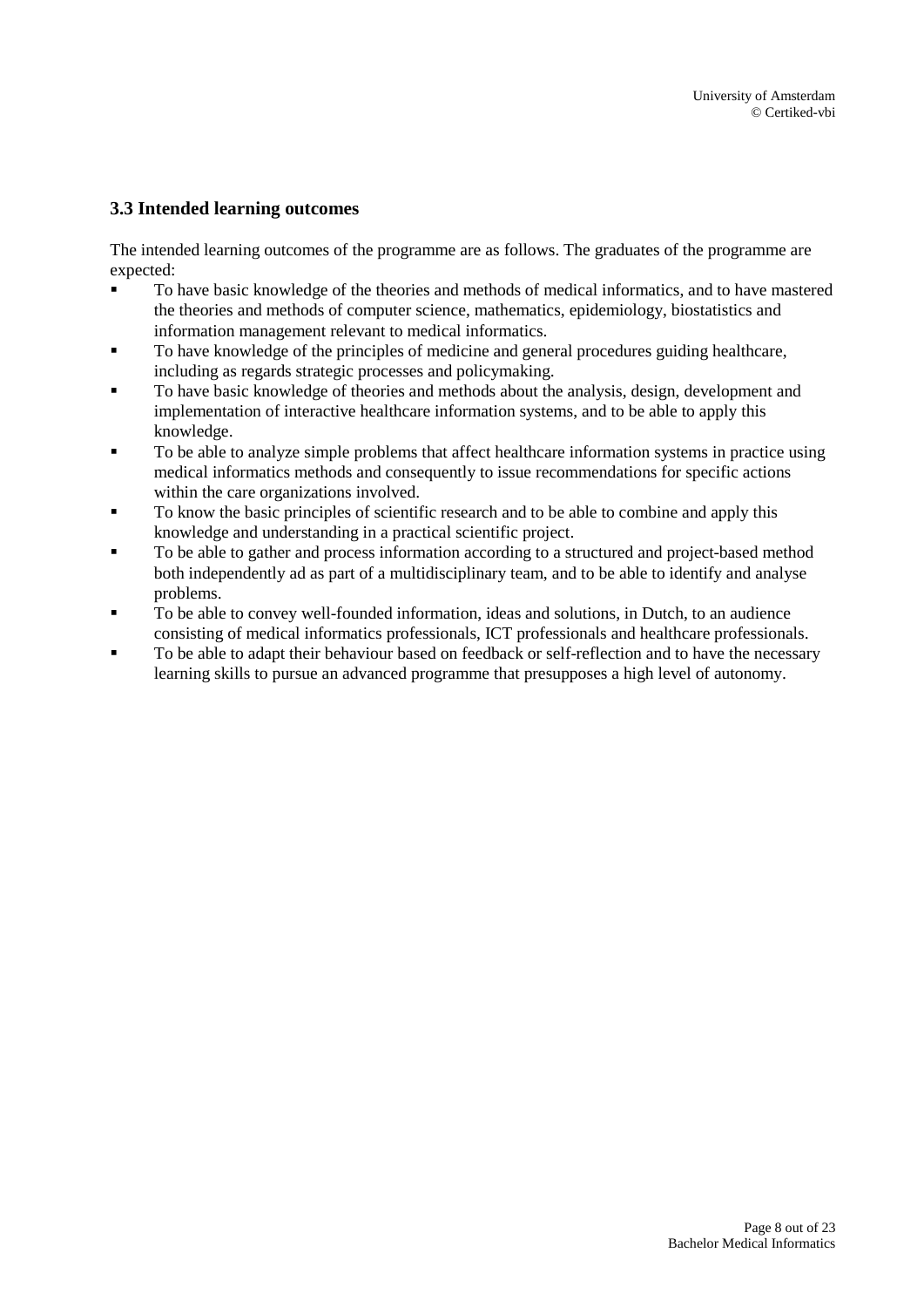## **3.4 Outline of the curriculum**

In the table below, the programme curriculum has been presented.

| Curriculum components                                                       | Credits      |
|-----------------------------------------------------------------------------|--------------|
| Semester 1, year 1                                                          | 30 EC        |
| <b>Introduction to Medical Informatics</b>                                  | <b>8 EC</b>  |
| <b>Basic Biomedical Principles</b>                                          | <b>10 EC</b> |
| Introduction tot Programming and Logic                                      | 12 EC        |
|                                                                             |              |
| Semester 2, year 1                                                          | 30 EC        |
| The Medical Process in a Primary Care Setting                               | 12 EC        |
| <b>Advanced Programming and Mathematics</b>                                 | 12 EC        |
| <b>Basic Medical Principles</b>                                             | 6 EC         |
|                                                                             |              |
| Semester 1, year 2                                                          | 30 EC        |
| Databases, Computer Networks and Security                                   | 12 EC        |
| <b>Clinical Epidemiology and Biostatistics</b>                              | 12 EC        |
| The Medical Process in a Secondary Care Setting                             | 6 EC         |
|                                                                             |              |
| Semester 2, year 2                                                          | 30 EC        |
| <b>Registration and Classification</b>                                      | 12 EC        |
| Software Engineering Theory                                                 | 8,5 EC       |
| Intramural Internship                                                       | 1,5 EC       |
| <b>Software Engineering Project</b>                                         | 8 EC         |
|                                                                             |              |
| Semester 1, year 3                                                          | 24 EC        |
| Artificial Intelligence                                                     | 6 EC         |
| <b>Public Health and Healthcare</b>                                         | 9EC          |
| <b>Information in Medical Images</b>                                        | 6 EC         |
| E-Health                                                                    | 3 EC         |
|                                                                             |              |
| Semester 2, year 3                                                          | 36 EC        |
| <b>Strategic Information Management</b>                                     | 6 EC         |
| Internship Project or                                                       | 30 EC        |
| Internship Project (min. 18 EC) + discipline-related electives (max. 12 EC) | 30 EC        |
|                                                                             |              |
| Total credits of the programme                                              | 180 EC       |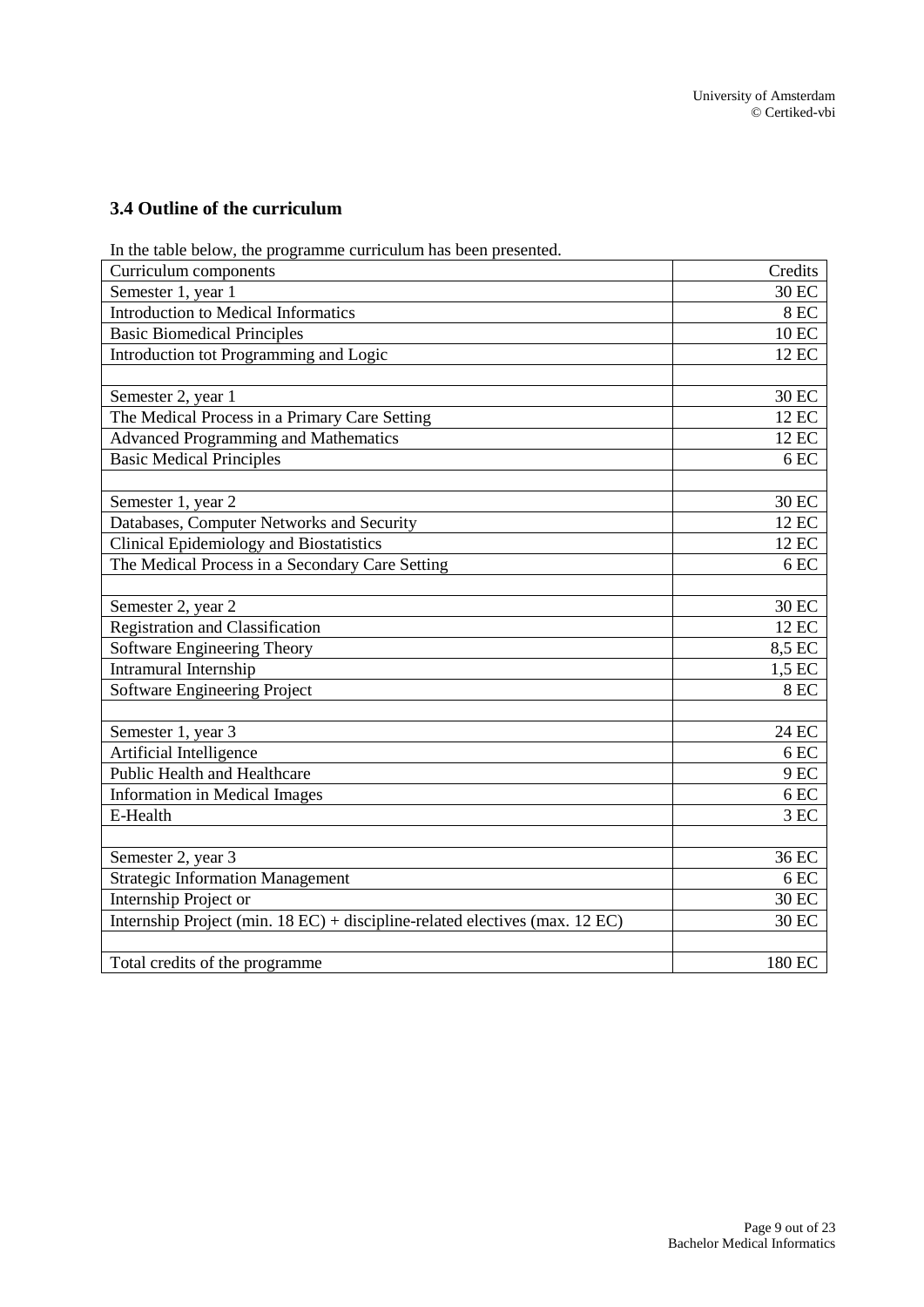# <span id="page-9-0"></span>**4. Overview of assessments**

| Standard                                  | Assessment   |
|-------------------------------------------|--------------|
| Standard 1. Intended learning outcomes    | Satisfactory |
| Standard 2: Teaching-learning environment | Good         |
| Standard 3: Assessment                    | Satisfactory |
| Standard 4: Achieved learning outcomes    | Good         |
| Programme                                 | Good         |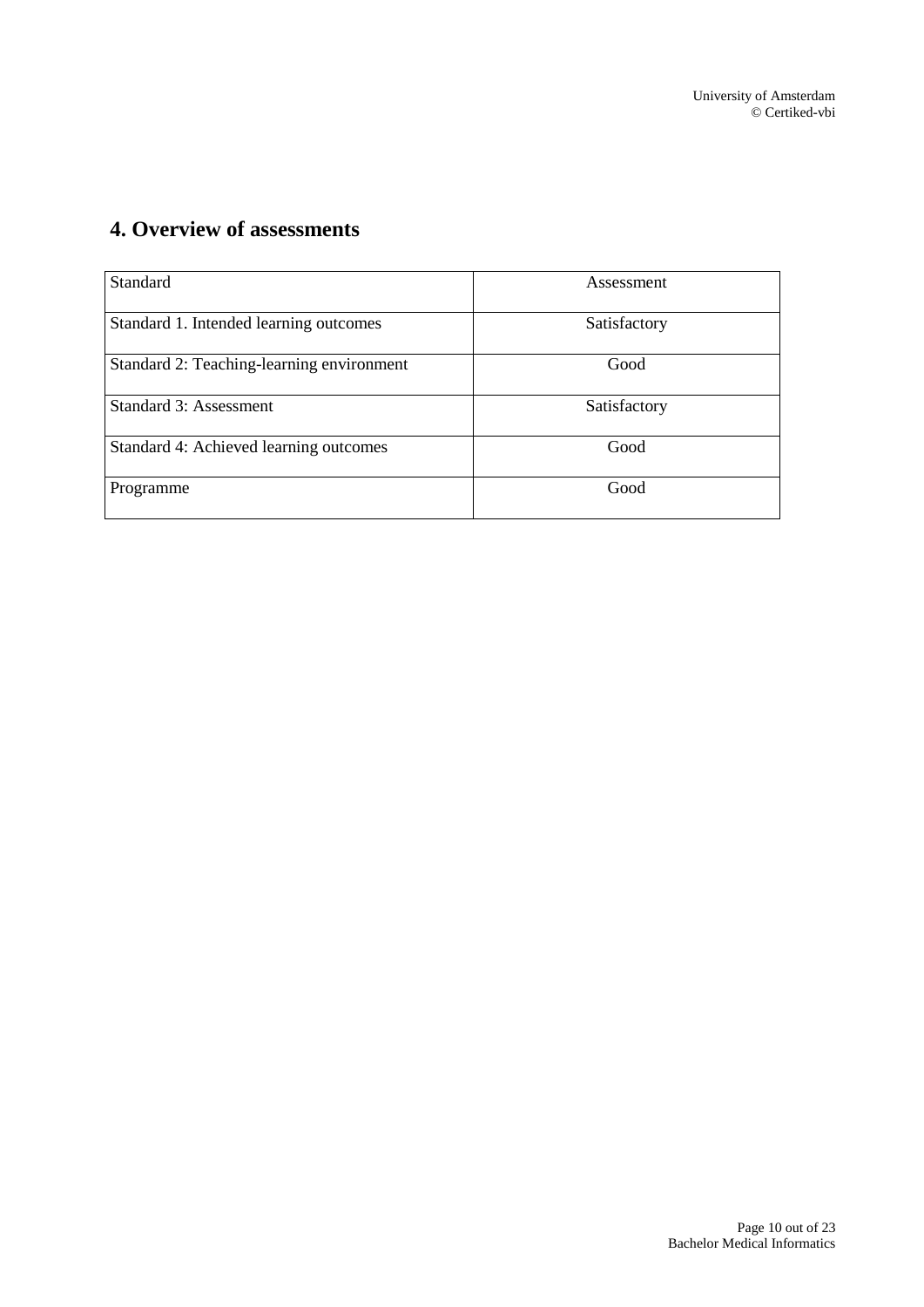# <span id="page-10-0"></span>**5. Findings, considerations and assessments per standard**

## <span id="page-10-1"></span>**5.1 Standard 1: Intended learning outcomes**

*The intended learning outcomes of the programme have been concretised with regard to contents, level and orientation; they meet international requirements.*

### *Findings*

As the Bachelor's and Master's programmes Medical Informatics of University of Amsterdam are the only programmes in this domain in the Netherlands, management of these programmes drafted its own subject-specific framework of reference. In this framework, the objectives of the programme have been listed. These objectives are to train students to become junior specialists in the medical or biomedical domain who understand the healthcare sector and who are able to work with healthcare providers in order to analyze information problems in this sector and to develop, substantiate, evaluate and implement solutions to these problems. Graduates of the programme may contribute to the development and evaluation of information-based solutions that support, among other, the treatment of diseases, improve the healthcare logistics and provide insight into the quality and efficiency of healthcare.

The Medical or Biomedical Informatics domain is an interdisciplinary field that aims to contribute to the enhancement of healthcare efficiency and quality by providing (automated) solutions for capturing, storage, processing, retrieval and dissemination of medical and healthcare data, information and knowledge and to reveal underlying general scientific principles in this respect. The domain comprises four different subdomains, which are bioinformatics (focus on molecular and cellular processes), imaging informatics (focus on tissues and organs), clinical and medical informatics (focus on individuals and patients) and public health informatics (focus on patient populations and society). In this programme, all of these subdomains are studied, being approached from a practice-oriented, yet scientific angle.

Programme management drafted a series of intended learning outcomes (please refer to the complete list in section 3.3 of this report). In these learning outcomes, domain-specific knowledge and skills, generic knowledge, understanding and skills, research skills, communication skills and learning skills have been **listed** 

The intended learning outcomes of the programme have been aligned with the International Medical Informatics Association (IMIA) standard and, therefore, include knowledge and skills in Biomedical and Health Informatics, Medicine, Health and Biosciences, Health System Organization, Informatics, Computer Science, Mathematics and Biometry.

In addition, the learning outcomes have been formulated in relation to the Dublin-descriptors for the Bachelor's level. Programme management drafted a table showing the relations between the intended learning outcomes and these Dublin descriptors.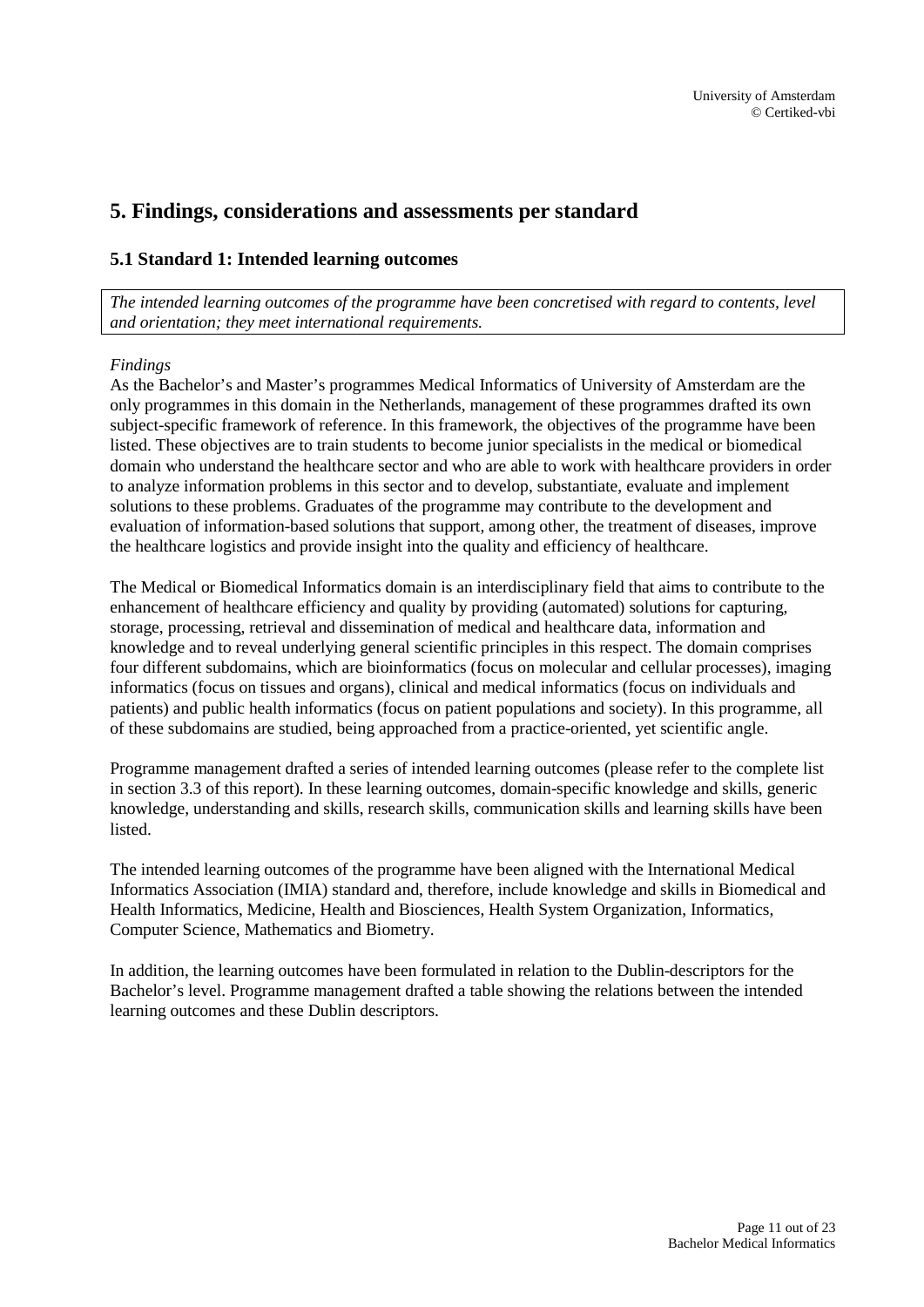Programme management keeps abreast of international developments by, among other, participating in the IMIA and other international organizations, in the IPHIE network, by participating in joint international teaching modules and by international projects and publications. Programme management assisted in the recent revision of the IMIA standard. Although this programme is the only programme in this domain in the Netherlands, there are a number of similar programmes abroad, like in Sweden, Germany, the United States and Taiwan. Programme management indicated these programmes indeed being comparable.

Although the graduates of the programme are mainly trained to continue their studies in this domain at the Master's level, they may also be employed in junior positions in healthcare organizations or in the healthcare ICT industry. Therefore, programme management intends to ensure the learning outcomes to meet the demands of relevant Master's programmes and to be in line with the requirements of the professional field.

### *Considerations*

The panel approves of the subject-specific framework of reference programme management drafted to define the Biomedical or Medical Informatics domain. The panel is in agreement with the objectives of the programme, training students to become junior specialists in this domain.

The panel understands and agrees this programme to have a broad scope, addressing all Medical or Biomedical Informatics subdomains and to be mainly practice-oriented, approaching topics and subjects in this domain, however, from a distinctly scientific perspective.

In the panel's opinion, the intended learning outcomes meet the programme objectives and describe the domain-specific and generic knowledge and skills and research, communication and learning skills to be acquired by the students adequately and comprehensively.

The panel regards the intended learning outcomes of the programme to have been well-aligned with the International Medical Informatics Association (IMIA) standard and, therefore, to meet the international standards for the Medical Informatics domain.

As the panel has noted, the programme intended learning outcomes comply with the Dublin-descriptors for the Bachelor's level and, therefore, correspond to the Bachelor's requirements.

The panel observed programme management to follow international trends and developments in this domain quite closely and, therefore, to be well-placed to incorporate these developments in this programme.

The panel considers the intended learning outcomes of the programme to prepare graduates of the programme to continue their studies at the Master's level or to enter the labour market as junior specialists in the healthcare sector.

### *Assessment of this standard*

These considerations have led the assessment panel to assess standard 1, *Intended learning outcomes*, to be satisfactory.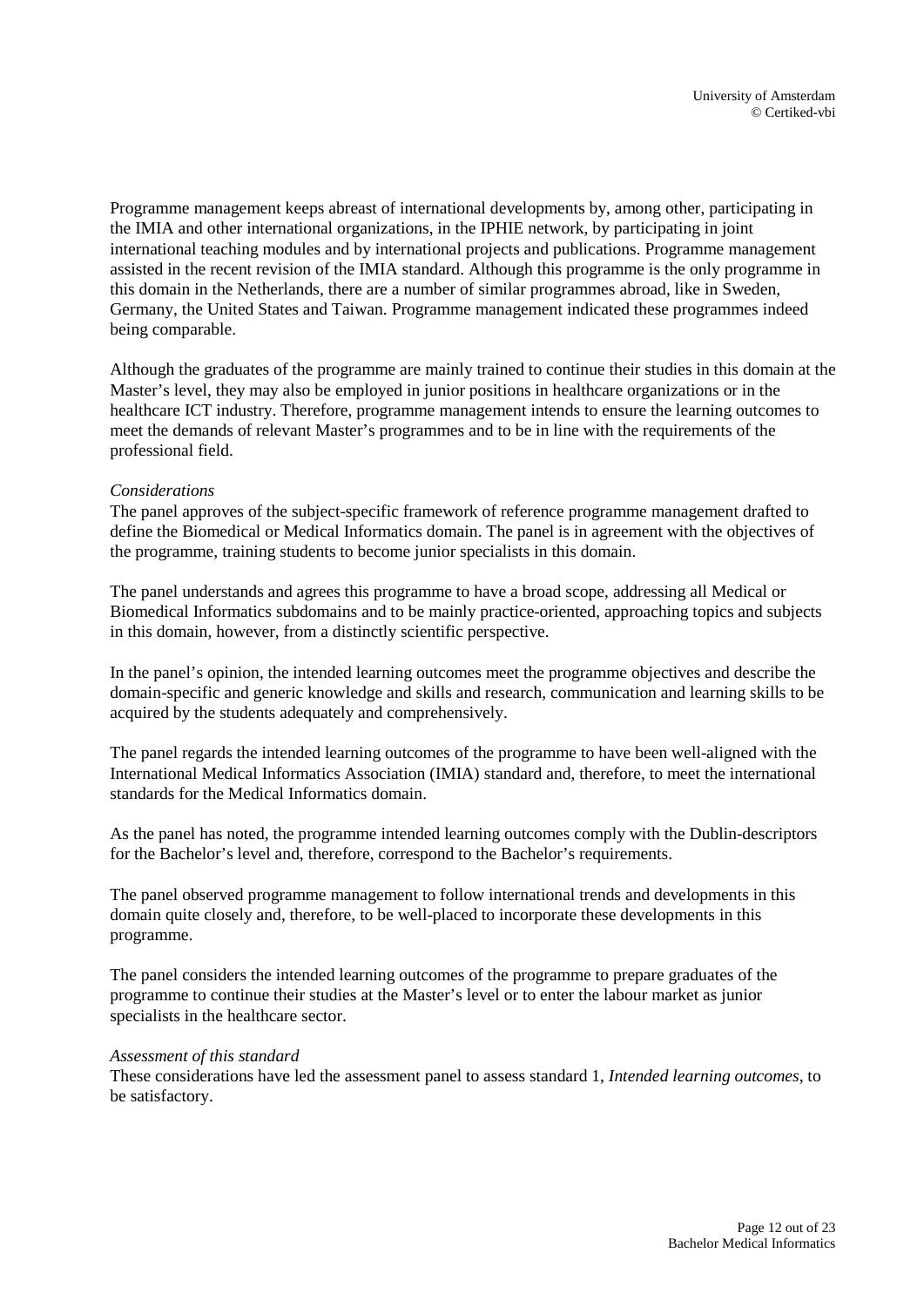## <span id="page-12-0"></span>**5.2 Standard 2: Teaching-learning environment**

*The curriculum, staff and programme-specific services and facilities enable the incoming students to achieve the intended learning outcomes.*

#### *Findings*

The number of students enrolling in the programme has increased over the years from an average of about 20 students per year in the years from 2007 to 2011 to 45 students in 2014 and 57 students in 2015. Programme management has set a target for student intake of 50 students each year, maintaining high standards for the incoming students. The vast majority of the incoming students (about 87 %) have VWOdiplomas (VWO: Dutch secondary education). VWO-students who have taken mathematics A or B and physics in their prior education may be admitted directly. Students having HBO-diplomas in for instance Computer Science or having obtained certificates equal to VWO-diplomas may be admitted as well. Part of the intake procedure are an introductory programme, acquainting applicants with the Bachelor's programme and a so-called matching procedure, to establish if applicants would be able to complete the programme successfully. If applicants do not meet the matching requirements, they are given a negative advice on entering the programme.

Programme management drafted a table in which the relations between the intended learning outcomes and the curriculum components have been specified. For each of the modules, the learning goals, module contents, compulsory literature, teaching methods, schedule, lecturers, test methods and grading schemes have been specified.

The modules in the curriculum are compulsory. Besides the electives-option at the end of the curriculum (please refer to section 3.4), programme management indicated not having been able to find any space in this curriculum for electives. In the first year, students are familiarized with the constituent parts and disciplines of Medical Informatics, like basic informatics, mathematical knowledge, biomedical principles, clinical practice and patient care processes. In the second year, they are taught these at a higher level, are taught how to integrate them and apply them to problems in healthcare. In the third year, the integration process is taken one step further, deepening students' knowledge and skills in informatics, handling medical data and healthcare organization and healthcare information management. At the beginning of modules, case studies are offered, to be used to illustrate methods and techniques.

In the curriculum, ample attention is given to academic skills training. This academic skills training is not offered separately but has been embedded in the modules. Five academic skills tracks are offered, being research skills, academic writing, presenting, management skills and professional conduct.

In order to ensure the coherence of the curriculum, module coordinators meet four times per year to discuss the modules and to prevent overlap or gaps between the modules. In addition, module coordinators meet with the lecturers within the module to ensure the internal coherence of the modules.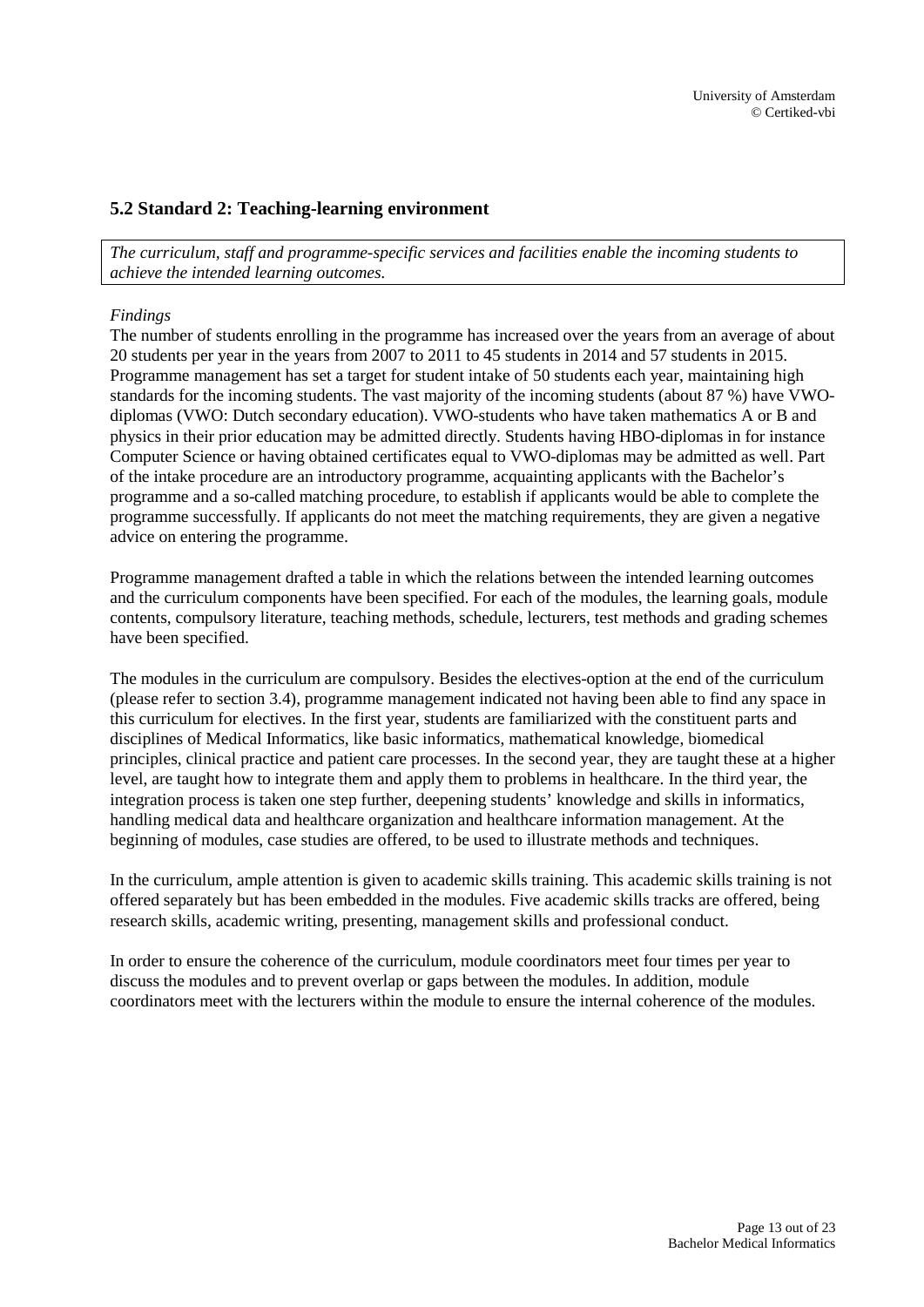The educational principles in the programme are putting the learning processes of the students first, encouraging them to work together, offering the students thorough academic and professional training and giving them continuous feedback on their learning processes and outcomes. For each of the modules, teaching methods have been specified. These are lectures, seminars, tutorials and practical training. In addition, students collaborate in assignments and take internships to link subjects taught in the curriculum with actual research projects. Programme management intends to strengthen the e-learning component in the curriculum. The lecturers will be offered workshops to train them for this type of teaching.

Students are offered 22 contact hours per week in the first year, 17 hours per week in the second year and 16 hours per week in the third year. These contact hours are scheduled across the week, to promote the study progress. The staff-to-student ratio is 9.6 : 1. At the end of the first year, students are given a notice of exclusion, if they have not gathered 42 EC. The study advisor invites students who may not meet this target and offer them remedial courses. In the beginning of the programme, every one of the students are guided by mentors, senior students, who themselves are guided by the head of the programme. In all of the years, students may turn to study advisors for guidance and assistance and to the programme secretaries who may introduce students to module coordinators, the head of the programme or the programme director. The drop-out rate in the first year is about 30 % to 40 %. After the first year, the drop-out rate is very limited. Dropping out in the first year may be partly accounted for by students who entered the programme as their second choice.

About 95 lecturers are involved in the programme, including guest lecturers. About 86 % of them, excluding guest lecturers, have obtained PhD's. With regard to the teaching capabilities of the permanent lecturers, 64 % of them now have BKO-certificates (BKO meaning Basic Teaching Qualification). This number will raise to 73 % in the foreseeable future. All lecturers with teaching loads of 8 unique teaching hours or more hold BKO-qualifications. Programme management has set a target of 80 % of the lecturers having BKO-certificates. As this figure comes within reach, programme management intends to focus on SKO-certified (SKO meaning Senior Teaching Qualification) lecturers. Dutch National Student Survey results show 70 % of the students in this programme to be (very) content with the lecturers' performances.

The core academic staff consists of 14 lecturers. These lecturers are experienced researchers in their field of expertise, together covering all of the subjects to be addressed in this interdisciplinary programme. In addition, they have ample experience in teaching abroad.

For the programme, a system for quality assurance has been put in place. This system consists, among other, of regular surveys among students and lecturers and includes participation in quality assurance processes on the part of lecturers and students, the Examination Board and the Field Advisory Council.

### *Considerations*

The panel considers the admission requirements and the admission procedures of the programme to be very adequate, the matching process definitely geared towards allowing only talented and motivated students to enroll.

As the panel observed, the curriculum fully matches the intended learning outcomes and, therefore, meets the international IMIA standard. The panel considers the computer science subjects and the health care subjects to be very well balanced in the curriculum and the curriculum to be coherent. The curriculum is regularly updated, being done so in a responsible way and preventing to attach too much weight to *hypes* in this field. The panel suggests promoting the international exchange of students.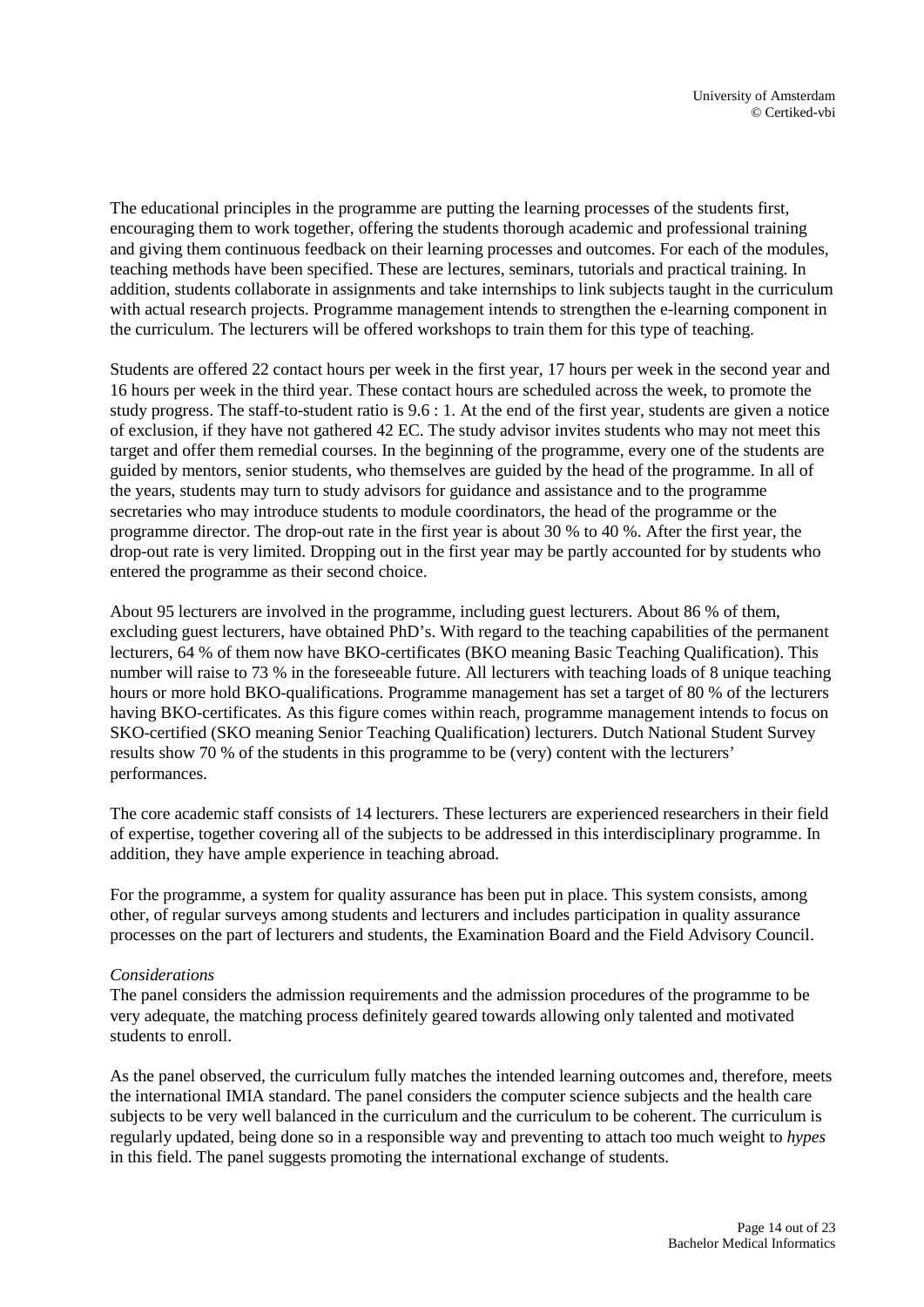The panel considers the academic skills training part of the curriculum to be well-designed and welcomes the integration of this training in the modules. This training was introduced in 2010 and was recently updated. The panel would advise to take it one step further and to separate the academic skills training and professional skills training and to introduce portfolios to monitor students' progress. In addition, the panel suggests to pay attention to students' privacy in this training.

The panel considers the educational principles of the programme to be well-designed and to be strictly and conscientiously enforced, with a strong emphasis on student-centered learning. The panel is, especially, positive about students learning to work on multidisciplinary subjects in group assignments and in internships. The plans of programme management to reinforce the e-learning part of the curriculum are supported by the panel.

The workload in the curriculum is considered by the panel to be appropriate, although monitoring the workload in this rather demanding curriculum remains advisable. The number of contact hours and the student-to-staff ratio are very generous. This may be regarded to be conducive to the students' study processes but may, on the other hand, warrant to monitor the students' workload. The panel suggests keeping the student-to-staff ratio at this level, when the programme grows, as is intended. Study guidance in the programme is well-organized and well-managed.

The panel thinks highly of the lecturers in the programme. They are renowned experts in their fields, while the vast majority of them have PhD's and a very substantial number of them possess BKOcertificates. Programme management plans to have lecturers obtain SKO-certificates. The panel observed a strong consensus among programme management and lecturers about the profile, the contents and the educational principles of the programme. In addition, the panel regards the core team of lecturers and the other lecturers the panel met, to be very motivated to participate in this programme.

The panel regards the quality assurance of the programme to be effective.

### *Assessment of this standard*

These considerations have led the assessment panel to assess standard 2, *Teaching-learning environment*, to be good.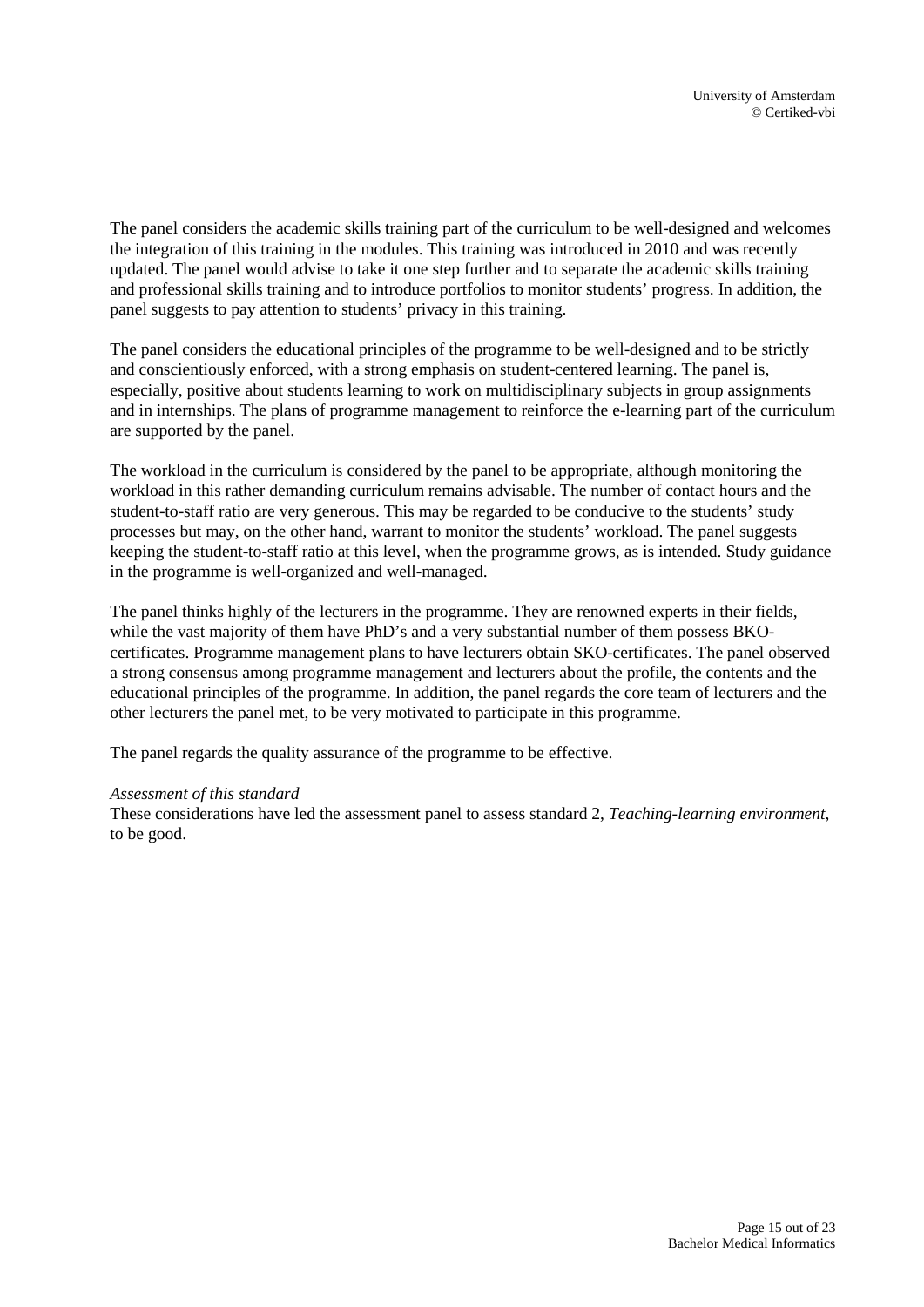## <span id="page-15-0"></span>**5.3 Standard 3: Assessment**

#### *The programme has an adequate assessment system in place.*

### *Findings*

The procedures regarding tests and assessments in the programme are governed by the assessment policy plan, which is renewed every four years. The procedures are meant to ensure the quality, validity and reliability of the tests and assessments. The main elements of the programme assessment policy are the test plan for each of the modules, drafted by the module coordinators and specifying the relations between the module learning goals and the tests. The purpose of the test plan is to make sure all learning goals are tested, to specify the test methods to be adopted and their relative weight in the overall testing of the modules. In addition, test matrices for each of the tests are drafted. Lecturers draft the tests, using the test plan and the test matrices. Each test is to be reviewed by a second lecturer, ensuring the so-called foureyes principle. For the assessments, answer models for the written examinations and rubrics for the reports and assignments are included in the tests. Students are informed about the test methods, the weight of the test components and the criteria to be met in the tests. When modules are completed, an assessment report is drafted by the module coordinators, in which they evaluate the tests and assessment in the module.

For the programme, an Examination Board is in place. The Board convenes every two months to discuss the tasks at hand. This Board is independent of programme management, having been appointed by the Dean of the Faculty of Medicine. The Examination Board has the responsibility to monitor the quality of the tests, including the students' theses or final products, to monitor the test and assessment procedures in the programme and to address complaints and cases of fraud or plagiarism. The tests and assessments of each of the modules are to be reviewed by the Board at least every three years. The actual reviewing of the tests and assessments by this Board is still in the early stages of implementation, as no systematic reviews have been conducted thus far.

Programme management makes a clear distinction between formative tests (meant to monitor students' progress in acquiring knowledge and skills) and summative tests (meant to assess and grade formally students' knowledge and skills). Formative tests are very regularly used in the courses and are meant, among other, to foster students' active participation in class, to enhance their study pace and to promote collaboration among students. This is also meant to prepare students for their prospective careers in which they will have to cooperate in groups and in multidisciplinary settings, with experts from different backgrounds.

The summative test and assessment policies by programme management are to adopt different methods to test students' knowledge and skills at the end of the modules. Programme management feels this to be conducive to the reliability of the testing. Module coordinators propose the mix of test methods to programme management. In nearly all of the modules, summative tests include written examinations. In addition to these written examinations, students are to complete assignments, draft reports and give presentations. In the modules, each of the tests has to be completed satisfactorily. In case of group work, different marks may be given to students, depending on their individual performances.

As the academic skills training is integrated in the modules of the curriculum, academic skills are assessed in conjunction with the knowledge and skills taught in the modules. Knowledge, skills and academic skills are assessed jointly by the module lecturer and the academic skills lecturer.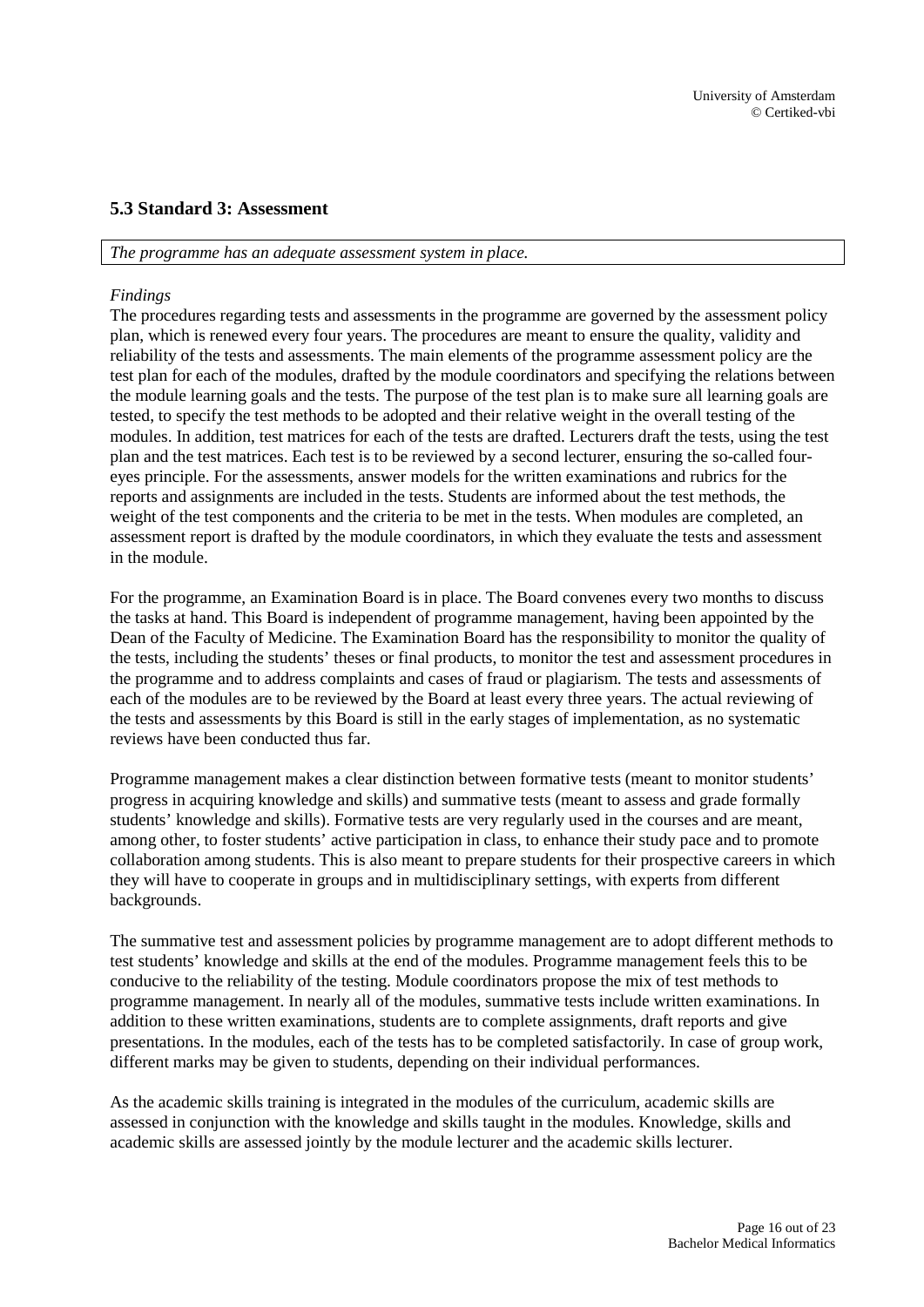For their final internship and thesis project, students may either choose the 30 EC internship project or the 18 EC internship project and 12 EC of electives. Thus far, the majority of the students selected the first option. Students are guided by their day-to-day supervisor on the internship site with whom they meet regularly. In addition, they meet four times with the departmental supervisor and the day-to-day supervisor. During the internship, a number of welcome-back days are scheduled, during which the phases in scientific research projects are addressed and discussed. At the start of the project, the two supervisors are to approve the student's work plan. During the project, they review the student's interim progress report. At the end of the project they are to assess the draft report and the final report. The grade for the internship project is made up of the grades for the research design (20 % of grade), project completion (20 %), academic report taking the form of an article (40 %) and oral presentation (20 %). For each of these components, criteria have been listed. The final report and the presentation are assessed by the academic skills coordinator as well.

### *Considerations*

The panel welcomes the test and assessment policies of the programme, as these ensure the quality, validity and reliability of the tests and the assessments. The panel learned that test plans and test matrices are in effect drafted by module coordinators and lecturers. The so-called four-eyes principle in drafting the tests has only recently been introduced and the assessment reports are relatively new as well. The panel encourages programme management to proceed and implement these procedures.

The panel is positive about the independent position and the responsibilities of the Examination Board, monitoring the quality of the tests and assessments and the test and examination procedures. As the panel noted, however, the process of actual reviewing the tests and assessments by the Board is still in the early stages of implementation. The panel does, however, not question this process taking shape in the coming months and years and leading to a solid and reliable reviewing process on the part of this Examination Board. The panel encourages the Board to implement the actual reviewing process.

For the panel, the formative as well as the summative testing fulfil a clear function in the programme and contribute to the fostering of the students' study progress and their acquisition and testing of knowledge and skills.

The panel considers the test methods to have been carefully selected and to reflect appropriately the module contents and module learning goals. The panel welcomes the variety of test methods in the modules, allowing students' knowledge and skills to be tested reliably. Students and alumni informed the panel students' individual performances to be adequately assessed in case of group work.

In the panel's view, the supervision, scheduling and assessment of the final internship and thesis projects are appropriate. The supervision is well-organized, being done by two supervisors. The assessment is adequate, being performed by three examiners, using relevant assessment components and criteria.

#### *Assessment of this standard*

The considerations have led the assessment panel to assess standard 3, *Assessment*, to be satisfactory.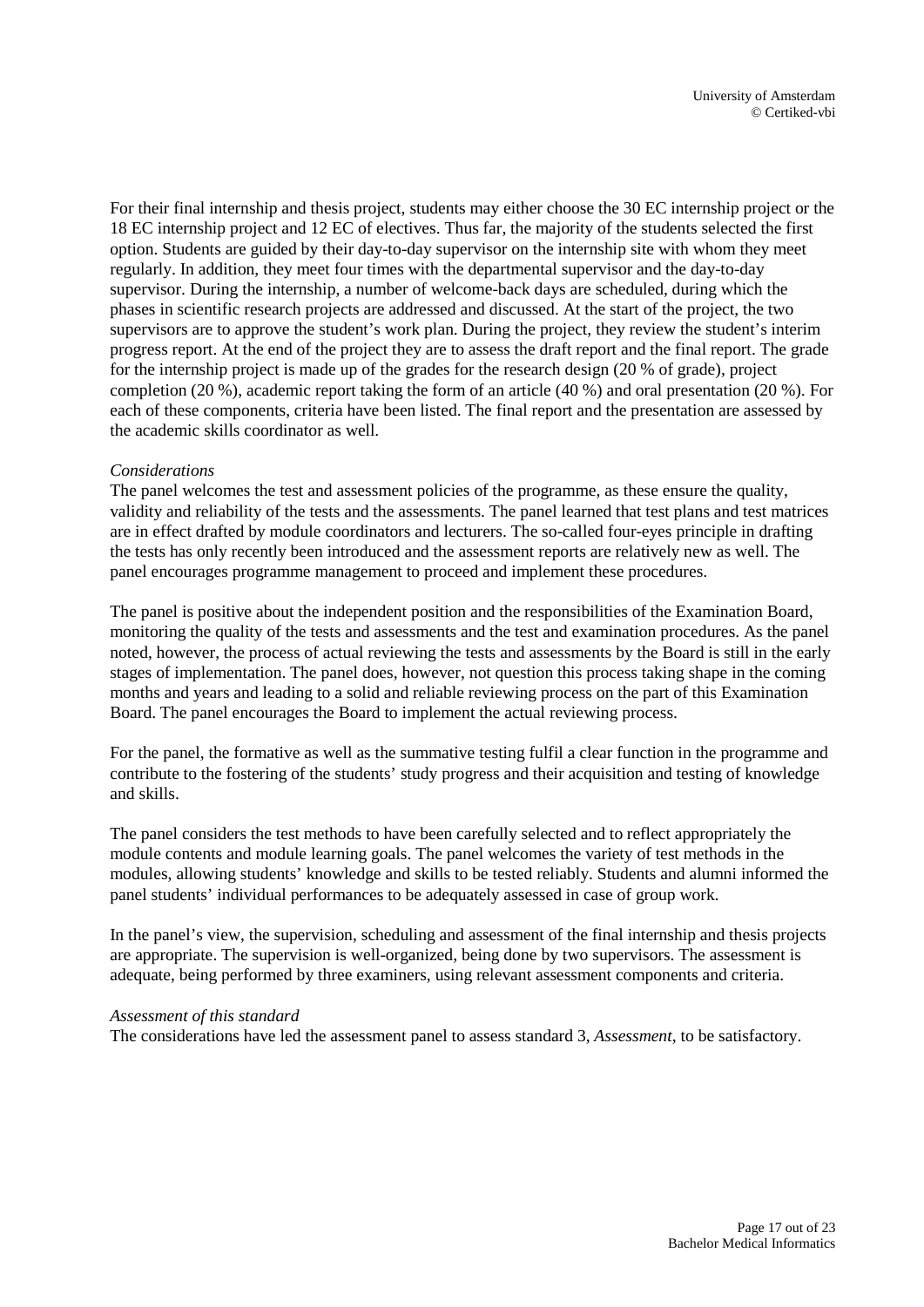## <span id="page-17-0"></span>**5.4 Standard 4: Achieved learning outcomes**

#### *The programme demonstrates that the intended learning outcomes are achieved.*

### *Findings*

In their final project, the students are expected to participate in ongoing research at Academic Medical Center or at another institute. Students are expected to demonstrate their capabilities in doing scientific research in the medical informatics domain at the required Bachelor's level. This includes formulating a clear research question, assessing and interpreting literature, gathering reliable data in sufficient numbers, processing and critically evaluating these data, drawing conclusions and critically commenting on the results. Students also have to demonstrate academic skills, like being able to cooperate with others, to keep the time schedule and to work independently.

In the annual Dutch Student Survey, 68 % to 78 % of the students regarded to have been (very) well prepared by the programme for their careers. On the day of the site visit, the panel was informed alumni and industry representatives are content about the knowledge and skills of the graduates.

About 70 % of the graduates continue their studies at the master's level, some 50 % of them in the Master's programme Medical Informatics but also in programmes of other Dutch Universities. Another 30 % of the graduates enters the labour market, obtaining work in line with their studies in, among others, the medical informatics sector or computer programming.

### *Considerations*

The panel studied a number of tests of various modules, presented by programme management on the day of the site visit. From inspection of these tests, the panel concludes these to be well organized, high-level and in part challenging.

None of the theses, the panel studied, were unsatisfactory. The theses were generally good quality scientific products, addressing relevant medical informatics subjects, exhibiting sound and wellelaborated scientific approaches and targeting mostly practical and relevant real-life problems. In a number of instances, methodological choices were definitely made but were not always satisfactorily accounted for. The panel recommends putting more emphasis on accounting for chosen methodologies in the bachelor theses.

About 50 % of the students entering the Master's programme Medical Informatics of University of Amsterdam complete their studies in three years. This may also be a result of their having a job next to their Master's studies, prolonging their studies.

The percentage of students feeling well-prepared for the labour market is 68 % to 78 %, which indicates the programme preparing these students well for their careers. The students who do not proceed with their studies at the Master's level, obtain diverse positions in industry, hospitals and consulting, testifying to their being broadly trained in the programme.

### *Assessment of this standard*

The considerations have led the assessment panel to assess standard 4, *Achieved learning outcomes*, to be good.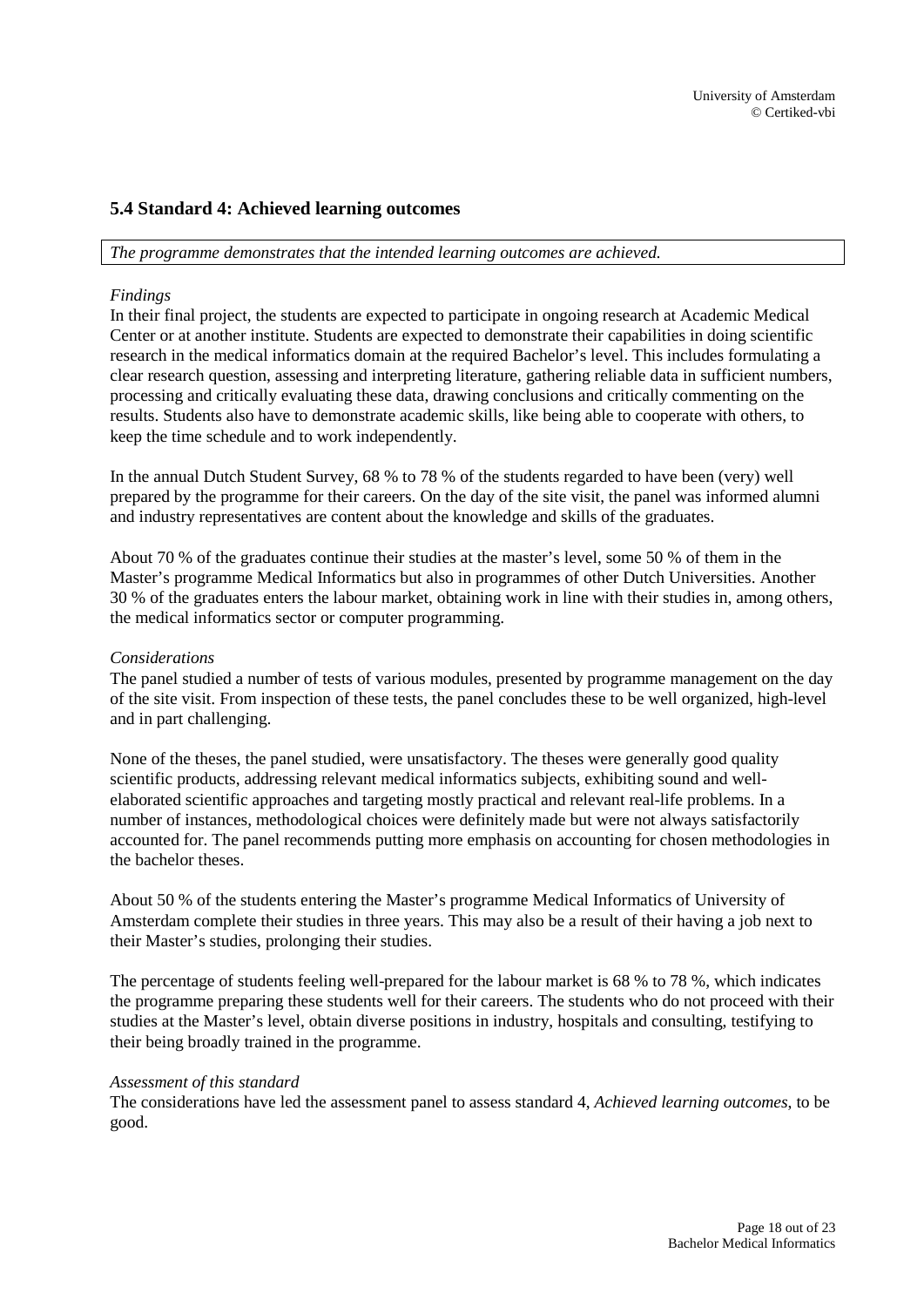# <span id="page-18-0"></span>**6. Recommendations**

In this report, a number of recommendations have been listed. For the sake of clarity, these have been brought together below. The recommendations are the following.<br>
To promote the international exchange of students

- To promote the international exchange of students.
- To consider to separate the academic skills training and the professional skills training and to introduce portfolios to monitor students' progress.
- To keep the student-to-staff ratio at the current, very generous level, when the programme grows, as is intended.
- To proceed and implement the four-eyes principle in drafting the tests as well as the reports on the tests and assessments in the modules.
- To proceed and implement the actual reviewing process of tests and assessments on the part of the Examination Board.
- To put more emphasis on accounting for chosen methodologies in the bachelor theses.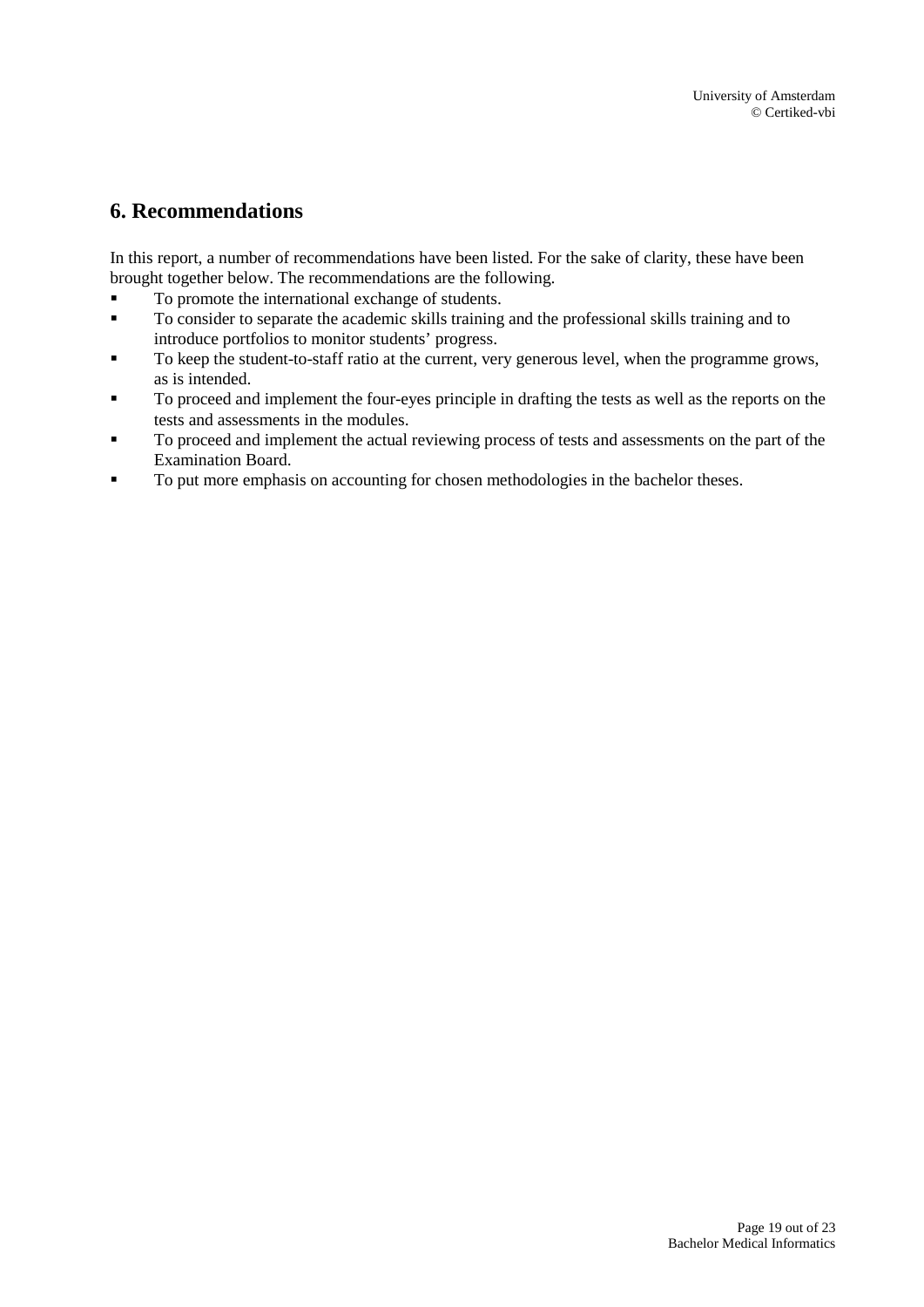# <span id="page-19-0"></span>**Annex 1: Site visit schedule**

The site visit took place in Amsterdam on 3 June 2016. The site visit schedule was as follows.

| 09.00 h. $- 10.30$ h. | Arrival and deliberations panel (closed session)                                                                                                                                                                                                                                                                                                                                                                                                                                                                                                  |
|-----------------------|---------------------------------------------------------------------------------------------------------------------------------------------------------------------------------------------------------------------------------------------------------------------------------------------------------------------------------------------------------------------------------------------------------------------------------------------------------------------------------------------------------------------------------------------------|
| $10.30 h. - 11.00 h.$ | Dean and programme management<br>Prof. M.M. Levi PhD (Dean Faculty of Medicine), prof. M.W.M. Jaspers PhD<br>(programme director)                                                                                                                                                                                                                                                                                                                                                                                                                 |
| $11.00 h. - 12.00 h.$ | Programme management and core lecturers<br>Prof. M.W.M. Jaspers PhD (programme director), F.J. Wiesman PhD (head Master's<br>programme), ir. T.H.F. Broens PhD (head Bachelor's programme), L.W.P. Dusseljee-<br>Peute PhD (Academic Skills training), prof. A. Abu Hanna PhD (coordinator Scientific<br>Research Project), F.P.J.M. Voorbraak PhD (coordinator/core lecturer Computer<br>Science), J.M. van Es PhD (chairperson Board of Studies)                                                                                                |
| $12.15 h. - 13.00 h.$ | <b>Examination Board</b><br>B. Blom PhD (chairperson Examination Board), F.P.J.M. Voorbraak PhD (member<br>Examination Board), J.M. Ruijter PhD (member Examination Board), Y.J. Heinen-van<br>Zuthem MSc (member Examination Board). Prof. C. Lucas PhD (member Examination<br>Board)                                                                                                                                                                                                                                                            |
| $13.00 h. - 14.00 h.$ | Lunch panel (closed session), open office hours $13.00$ h. $- 13.30$ h.                                                                                                                                                                                                                                                                                                                                                                                                                                                                           |
| $14.00 h. - 15.00 h.$ | Lecturers and theses' examiners<br>Prof. K.J. Jager PhD (Bachelor's and Master's programmes), N.F. de Keizer PhD<br>(Master's programme), D. Sent PhD (Bachelor's and Master's programmes), J. Beldman<br>MSc (Master's programme), M.W.T. Tanck PhD (Bachelor's programme), ir. R. Cornet<br>PhD (Bachelor's and Master's programmes), prof. J.H. Ravesloot PhD (Bachelor's<br>programme)                                                                                                                                                        |
| $15.00 h. - 15.45 h.$ | Students and alumni, including members of Board of Studies<br>F. Horenberg BSc (first year, Master's programme, member Board of Studies), R. Goud<br>PhD (alumnus), A.M.W. Koning (second year Bachelor's programme), E. Kilsdonk MSc<br>(alumnus), S.K. Medlock DVM, PhD (alumnus) A.L. Beukenhorst MSc (alumnus), E.<br>Tensen BSc (second year Master's programme, member Board of Studies), P. van<br>Damme (second year Bachelor's programme, student assessor), V.A. Stangenberger BSc<br>(first year Master's programme, student assessor) |
| $15.45 h. - 17.30 h.$ | Deliberations panel (closed session)                                                                                                                                                                                                                                                                                                                                                                                                                                                                                                              |
| $17.30 h. - 18.00 h.$ | Main findings presented by panel chair to Dean, programme management and others                                                                                                                                                                                                                                                                                                                                                                                                                                                                   |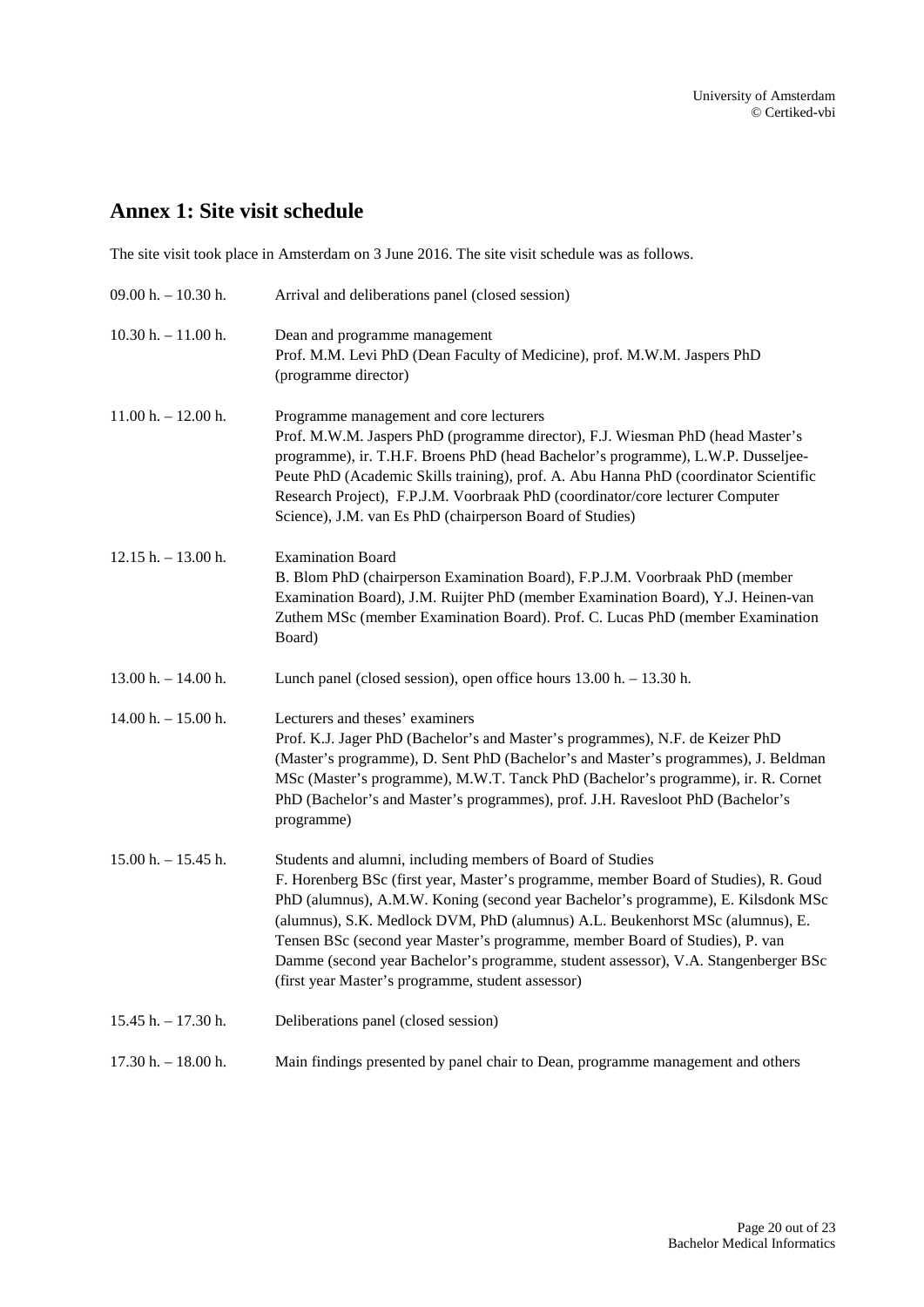# <span id="page-20-0"></span>**Annex 2: Documents reviewed**

The panel studied the following documents, presented prior to the site visit:

- Self-assessment report Medical Informatics
- Subject-specific reference framework and learning outcomes of programme
- **Overview of curriculum**
- Course Catalogue Bachelor's and Master's programme in Medical Informatics
- **Teaching and Examinations regulations**
- Overview of staff
- List of graduates Bachelor's programme in Medical Informatics
- List of graduates Master's programme in Medical Informatics
- University education indicators
- **Teachers' credentials**
- Average amount of face-to-face instruction

On the day of the site visit, programme management presented the following documents:

- **Policy plan Department Medical Informatics**
- **Mission**, vision on educational concept
- **Course material (selection)**
- **Pre-master's conversion programme**
- **Assessment policy**
- Examinations, answer models (selection)
- **Bachelor's thesis manual**
- **Master's thesis manual**
- Student evaluation results
- Results alumni and employee surveys
- **Programme management minutes and reports**
- Board of Studies minutes and reports
- **Examination Board minutes and reports**
- List of publications by graduates

In addition, panel members were given access to the programme Blackboard Electronic Learning Environment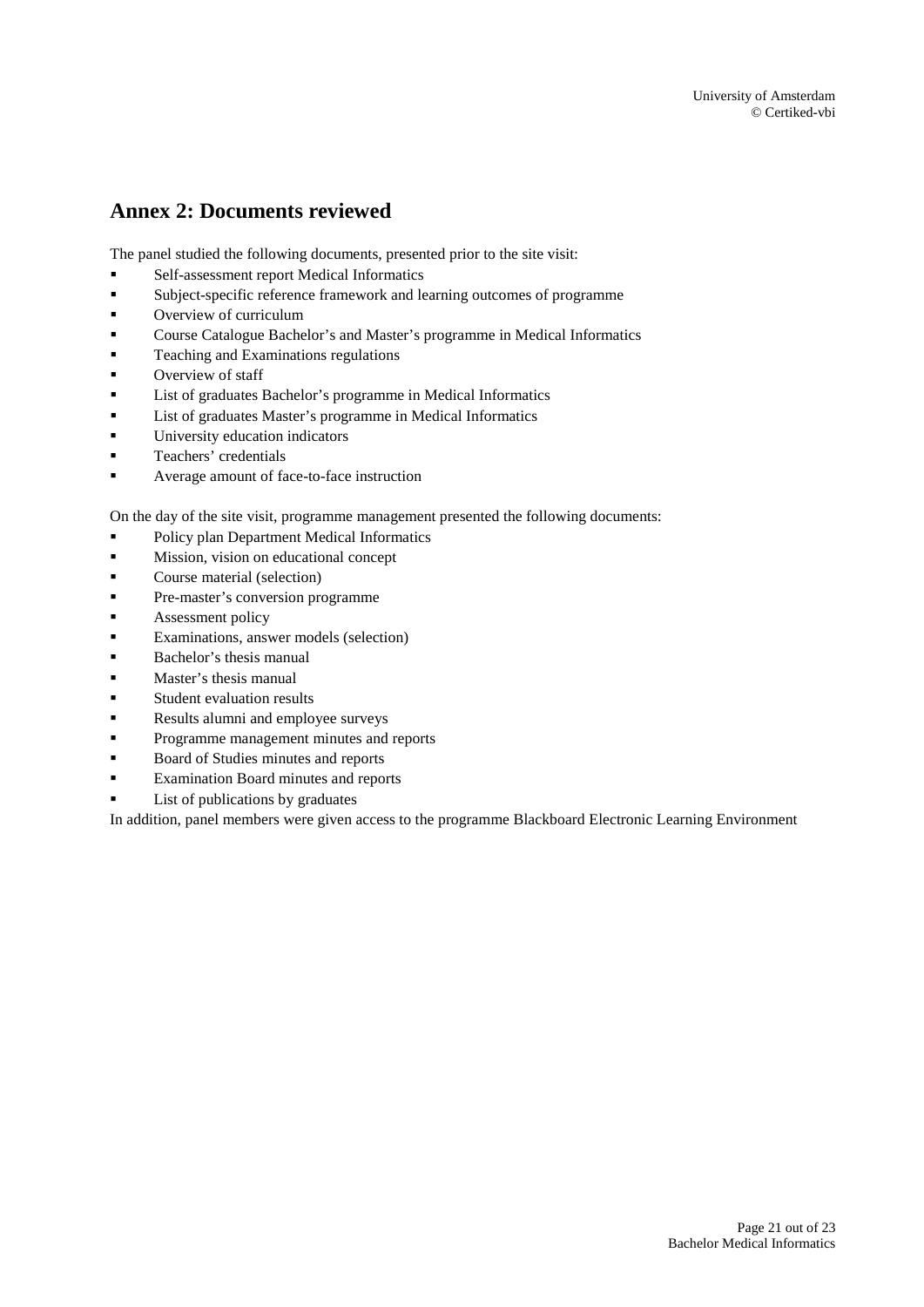# <span id="page-21-0"></span>**Annex 3: Theses reviewed**

The theses of the following 15 students have been selected for review by the panel

- 10000274
- $-10244042$
- $-1077774$
- $-10193707$
- $-10187596$
- $-6231764$
- $10375880$
- 10362134
- 
- $10465863$ 6285457
- $-10447202$
- 6103170
- $-10158049$
- $-10440348$
- **10180494**